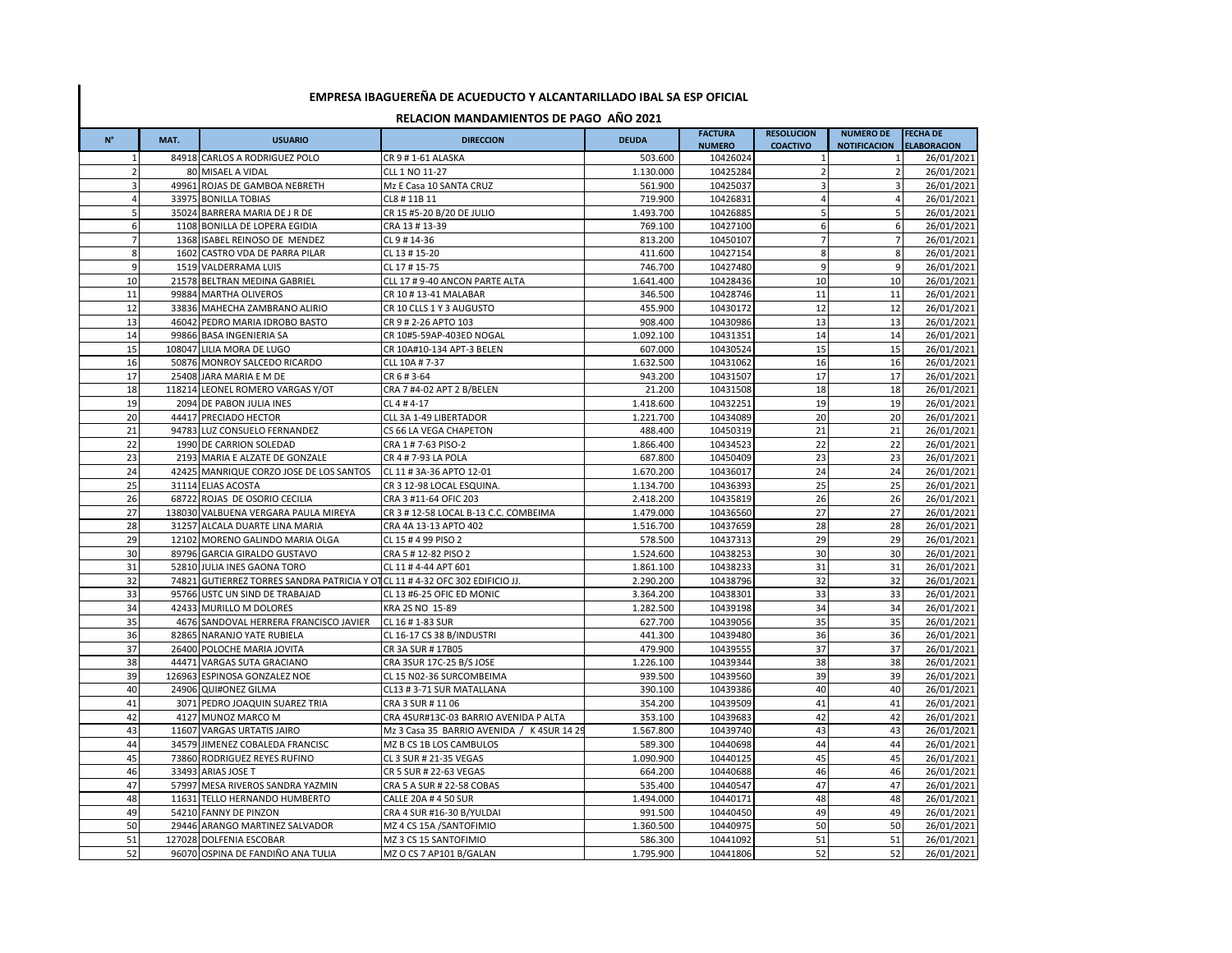| 53  |       | 24211 RAFAELA CUBILLOS GOMEZ                                       | CL23B #8-SUR-58 KENEDY                       | 670.500   | 10442658 | 53  | 53  | 26/01/2021 |
|-----|-------|--------------------------------------------------------------------|----------------------------------------------|-----------|----------|-----|-----|------------|
| 54  |       | 54703 BIBLIOTECA PUBLICA                                           | KR 10 # 21A-17 KENNEDY                       | 1.436.200 | 10442496 | 54  | 54  | 26/01/2021 |
| 55  |       | 36137 CORTES HERNANDEZ JOSE ALFONSO                                | ARRIBA TUNEL TRIANA                          | 986.200   | 10443007 | 55  | 55  | 26/01/2021 |
| 56  |       | 126998 EVER MENDIETA                                               | CERRO GORDO PTE ALTA                         | 960.000   | 10443211 | 56  | 56  | 26/01/2021 |
| 57  |       | 66074 LUIS ALBERTO ZAMORA                                          | CERRO GORDO PTE ALTA                         | 554.900   | 10443757 | 57  | 57  | 26/01/2021 |
| 58  |       | 26426 MARTINEZ CABRERA FRANCISCO                                   | MZ B 17 GAITANA                              | 1.646.900 | 10443327 | 58  | 58  | 26/01/2021 |
| 59  |       | 81930 ARANGUREN GUAYARA MARTHA JANNETH TRANSV 11 SUR #11-18        |                                              | 559.200   | 10443044 | 59  | 59  | 26/01/2021 |
| 60  |       | 33979 RIA#LO JSOE R                                                | CR 11 SUR 12-20 B/PRIMAVE                    | 1.792.700 | 10442925 | 60  | 60  | 26/01/2021 |
| 61  |       | 28923 CALENTURA C JOSE MIGUEL                                      | MZ E 6 VENECIA PISO 1                        | 1.529.500 | 10443720 | 61  | 61  | 26/01/2021 |
| 62  |       | 96640 JOSE MIGUEL CALENTURA C                                      | MZ E CS 6 P-2 B/ VENECIA                     | 2.210.400 | 10443584 | 62  | 62  | 26/01/2021 |
| 63  |       | 117453 GARCIA JORGE ALBERTO                                        | CL 14 #11-15 SUR VENECIA                     | 1.405.000 | 10444642 | 63  | 63  | 26/01/2021 |
| 64  |       | 133269 PULIDO GARCIA FERNANDO ANTONIO                              | TRANSVERSAL 11SUR #15-76 PISO 2 B/RICAURT    | 578.900   | 10444763 | 64  | 64  | 26/01/2021 |
| 65  |       | 56586 FINO MARTINEZ ALCIRA                                         | K 10 SUR #16-31 B/RICAURT                    | 2.055.500 | 10444374 | 65  | 65  | 26/01/2021 |
| 66  |       | 99032 PULIDO AREVALO HERNANDO                                      | CR 10 SUR # 16-50 PISO-1                     | 1.474.600 | 10444352 | 66  | 66  | 26/01/2021 |
| 67  |       | 134470 ELCY GELACIO ESCOBAR                                        | MZ A CS 29 PISO 3 URB/ALBANIA 2              | 816.500   | 10443936 | 67  | 67  | 26/01/2021 |
| 68  |       | 134505 JOSE GIOVANNY VERA MARTINEZ                                 | MZ C CS 23 PISO 2 URB/ALBANIA 2              | 646.000   | 10444072 | 68  | 68  | 26/01/2021 |
| 69  |       | 134644 YEIDY MORENO VILLADA                                        | MZ D CS 13 PISO 2 URB/ALBANIA 2              | 764.800   | 10444565 | 69  | 69  | 26/01/2021 |
| 70  |       | 36394 MARULANDA LOPEZ MARIA CRISTINA                               | <b>CLL 16 KRA 8 Y 9</b>                      | 778.300   | 10448455 | 70  | 70  | 26/01/2021 |
| 71  | 27192 | ARDILA PEDRO MARIA                                                 | CR 9 N 17-124 PUEBLO NUEV                    | 255.100   | 10447986 | 71  | 71  | 26/01/2021 |
| 72  |       | 4850 PUERTA PEDRO                                                  | CL 16 NO 3-38 ST/INTERIOR                    | 763.100   | 10448506 | 72  | 72  | 26/01/2021 |
| 73  |       | 5076 EDGAR RIVERA                                                  | CRA 7 # 16-32                                | 2.963.300 | 10448772 | 73  | 73  | 26/01/2021 |
| 74  |       | 136474 BARRETO BOHORQUEZ WILLIAN                                   | CALLE 17 #4-41 APTO 201 B CENTRO             | 1.274.000 | 10448936 | 74  | 74  | 26/01/2021 |
| 75  |       | 4933 BARRETO LARA MARIANO                                          | CL 17 # 4-41 APTO 201 A                      | 1.138.900 | 10448732 | 75  | 75  | 26/01/2021 |
| 76  |       | 5179 BARCENAS CIFUENTES HERNAN                                     | CALLE 17 # 6-46 3 PISO                       | 1.410.700 | 10449080 | 76  | 76  | 26/01/2021 |
| 77  |       | 17211 MONTEALEGRE VARON NORMA LILIANA                              | CALLE 18 # 8-82/INTERLAKE                    | 1.995.100 | 10449551 | 77  | 77  | 26/01/2021 |
| 78  |       | 124525 INVERSIONES FAMILIA PORVENIR LTDA                           | CALLE 19 #4-09 LOCAL 3 BA                    | 2.276.600 | 10449870 | 78  | 78  | 26/01/2021 |
| 79  |       | 6202 TORRES LIZARAZO DRIGELIO                                      | CL 20 # 1-74 SUR                             | 1.492.100 | 10451888 | 79  | 79  | 26/01/2021 |
| 80  |       | 12546 MARIA DE LA CRUZ O DE ROJ                                    | CRA 2 SUR # 20A05                            | 349.100   | 10452097 | 80  | 80  | 26/01/2021 |
| 81  |       | 9744 VILLARREAL RAFAEL                                             | CL 20 A # 1-27 SUR                           | 927.300   | 10452113 | 81  | 81  | 26/01/2021 |
| 82  |       | 135125 MACHADO CRUZ JAIRO ALEXANDER                                | K 2 SUR 22 89 APTO 17 404 T 17               | 699.700   | 10451805 | 82  | 82  | 26/01/2021 |
| 83  |       | 6133 GUZMAN C LUIS A                                               | CR 1 A # 25-85                               | 1.413.800 | 10452804 | 83  | 83  | 26/01/2021 |
| 84  |       | 35516 TORRES ALFONSO Y MARTINEZ                                    | CL 26A CRS 1 SUR Y 1 MZ F                    | 1.169.300 | 10452819 | 84  | 84  | 26/01/2021 |
| 85  |       | 127197 GARZON LEONOR                                               | CARTAG PTE BAJA CS 18                        | 577.700   | 10453383 | 85  | 85  | 26/01/2021 |
| 86  |       | 85760 EDINSON ARIAS RIVERA                                         | MZ C CS #18 B/POPULAR                        | 733.000   | 10453656 | 86  | 86  | 26/01/2021 |
| 87  |       | 26264 GIRALDO Q BERTULIO                                           | KR 4#28-64                                   | 617.500   | 10453989 | 87  | 87  | 26/01/2021 |
| 88  |       | 61746 URQUIJO PARAMO CUPERTINA                                     | URB MARTCA 1 MZ B CS 10                      | 1.261.900 | 10453654 | 88  | 88  | 26/01/2021 |
| 89  |       | 5776 PATIÑO OBANDO ANDRES                                          | DG 19 6-87/2 P/EL CARMEN                     | 2.325.400 | 10454218 | 89  | 89  | 26/01/2021 |
| 90  |       | 5579 MONTEALEGRE DEVIA JAROL ALEXANDER                             | CRA 7 # 19-57                                | 675.100   | 10454726 | 90  | 90  | 26/01/2021 |
| 91  |       | 47325 MA NOHEMY RAMIREZ                                            | CL 22 3-11 B/ESTACION                        | 575.100   | 10455464 | 91  | 91  | 26/01/2021 |
| 92  |       | 31778 WALTEROS A SERGIO                                            | CR 5A 22-14                                  | 1.938.400 | 10455016 | 92  | 92  | 26/01/2021 |
| 93  |       | 123549 RIANO M ALEXANDER                                           | CALLE 24 #4A-69 APTO 302                     | 1.176.100 | 10456184 | 93  | 93  | 26/01/2021 |
| 94  |       | 7440 VASQUEZ RICARDO                                               | CL 24 # 5 38                                 | 745.600   | 10456160 | 94  | 94  | 26/01/2021 |
| 95  |       | 7732 OVIEDO DE SAENZ ANA VICTORIA                                  | CRA 7 # 24-49                                | 1.271.100 | 10456017 | 95  | 95  | 26/01/2021 |
| 96  |       | 45838 ROBLES T GUILLERMO                                           | CR 9 CLS 22 Y 23 INEM CAR                    | 1.489.600 | 10457274 | 96  | 96  | 26/01/2021 |
| 97  |       | 42715 GONZALEZ R DORYS                                             | SEC INEN CS 14 EL CARMEN                     | 1.430.900 | 10457187 | 97  | 97  | 26/01/2021 |
| 98  |       | 57971 SOLANO MORENO PEDRO ANTONIO                                  | CL 19A # 9B-47 VIÑA DE CALAMBEO (fachada lao | 91.900    | 10457307 | 98  | 98  | 26/01/2021 |
| 99  |       | 3553 HERNANDEZ GARZON RAFAEL                                       | CRA 2 # 23 56                                | 1.043.100 | 10457320 | 99  | 99  | 26/01/2021 |
| 100 | 19782 | ERNESTO SABALA Y SRA                                               | CRA 1 SUR CALLES 28 Y 29C                    | 1.073.100 | 10457767 | 100 | 100 | 26/01/2021 |
| 101 |       | 129653 RODRIGUEZ COLMENARES JOANA SHIRLEY CR 1A #29A-26 P-3 AMERIC |                                              | 1.422.200 | 10457881 | 101 | 101 | 26/01/2021 |
| 102 | 6519  | CABEZAS MORALES ZACARIAS                                           | CRA 1A # 26-50                               | 1.367.600 | 10457864 | 102 | 102 | 26/01/2021 |
| 103 |       | 23048 LOPEZ ROJAS LUZ NELLY                                        | CL 28 #1-19 SUR B/INDEP                      | 1.454.800 | 10457791 | 103 | 103 | 26/01/2021 |
| 104 |       | 25361 JUNTA ACCION COMUNAL B/ 1° DE MAYO CR 2 # 34-61              |                                              | 671.800   | 10458043 | 104 | 104 | 26/01/2021 |
| 105 |       | 58126 ESTRADA RODRIGUEZ ABEL                                       | CRA 1SUR #32-26 BARRIO LAS BRISAS            | 2.361.100 | 10458535 | 105 | 105 | 26/01/2021 |
| 106 |       | 48946 MARTYINEZ JOSE ALBERTO                                       | CR 1 SUR #32-18 AL BRISAS                    | 1.526.900 | 10459007 | 106 | 106 | 26/01/2021 |
| 107 |       | 72040 HERNANDO GARCIA SILVA                                        | MZ A CS 2 URB VILLA MARIA                    | 855.900   | 10458661 | 107 | 107 | 26/01/2021 |
| 108 |       | 72906 MONTEALEGRE LUZ MARIA                                        | MZ D CS 6 VILLA MARIA                        | 1.177.300 | 10458785 | 108 | 108 | 26/01/2021 |
| 109 |       | 103695 LUZ MARINA VAQUIRO                                          | CR 1 SUR #28-65 LA ISLA                      | 450.400   | 10459013 | 109 | 109 | 26/01/2021 |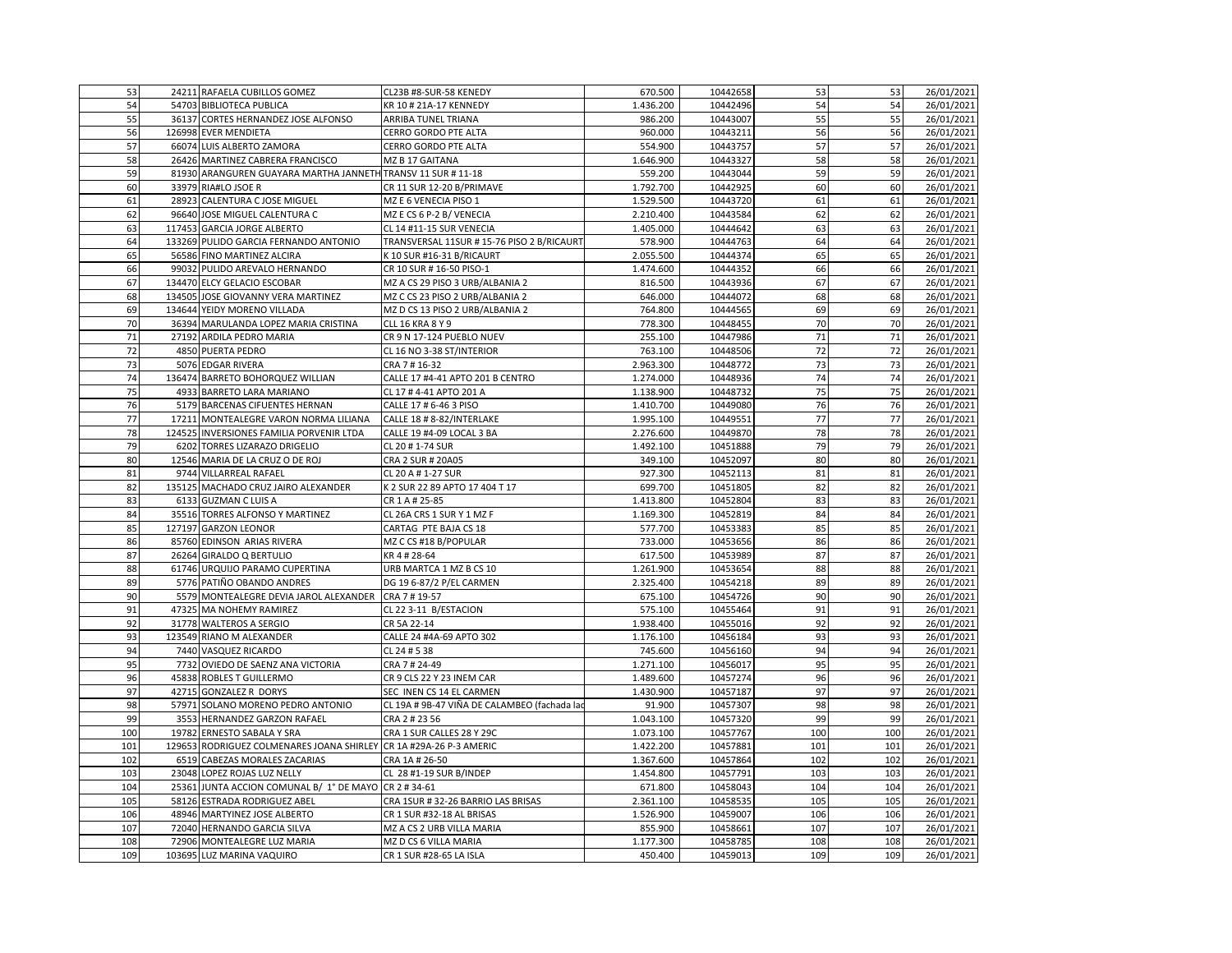| 110 | 50185 ALBERTH AGUIRE DIAZ COMPR         | CRA 1 CL 34 Y 35 NO 33                   | 1.354.100 | 10459375 | 110 | 110 | 26/01/2021 |
|-----|-----------------------------------------|------------------------------------------|-----------|----------|-----|-----|------------|
| 111 | 37311 PINTO ARNULFO                     | MZ K CS 25 SIMON BOLIVAR                 | 587.800   | 10459492 | 111 | 111 | 26/01/2021 |
| 112 | 38404 GAVARIA MARIA LUZ D               | LADO CENTENARIO B SIMON B                | 527.000   | 10459077 | 112 | 112 | 26/01/2021 |
| 113 | 42725 JOSE APOLINAR SERRANO G           | EL BOSQUE S BOLIVAR                      | 917.600   | 10459173 | 113 | 113 | 26/01/2021 |
| 114 | 123468 GARCIA GOMEZ ANDRES CAMILO       | MZ Q CASA 2 APTO 101 BARR                | 1.674.200 | 10459573 | 114 | 114 | 26/01/2021 |
| 115 | 123467 TRUJILLO CUELLAR MARIA ALEJANDRA | MZ R CASA 21 BARRIO EL BO                | 2.037.600 | 10459567 | 115 | 115 | 26/01/2021 |
| 116 | 123473 MURILLO SANCHEZ ADELIA           | MZ S CASA 18 BARRIO EL BO                | 1.478.400 | 10459577 | 116 | 116 | 26/01/2021 |
| 117 | 28313 RUBIO CONSTANTINO                 | MZA6                                     | 1.143.300 | 10459269 | 117 | 117 | 26/01/2021 |
| 118 | 28853 QUI#ONES DIONICIO                 | MZ D 13                                  | 606.100   | 10459543 | 118 | 118 | 26/01/2021 |
| 119 | 27737 CESPEDES ESTHER J                 | MZ D #12                                 | 521.600   | 10459198 | 119 | 119 | 26/01/2021 |
| 120 | 28844 MURCIA ROMULO                     | MZ G 20                                  | 927.500   | 10459534 | 120 | 120 | 26/01/2021 |
| 121 | 26738 PACHON PAEZ LUCRECIA              | MZ1#17                                   | 819.500   | 10459146 | 121 | 121 | 26/01/2021 |
| 122 | 34752 RAMIREZ B JOSE ARTURO             | MZ J CS 21 EL BOSQUE                     | 691.200   | 10459404 | 122 | 122 | 26/01/2021 |
| 123 | 39856 JORGE ELIAS GUTIERREZ             | AVDA FF CC #27-110                       | 1.240.000 | 10459655 | 123 | 123 | 26/01/2021 |
| 124 | 8451 LOZANO JOSE JOAQUIN                | CRA 4 A # 29A 45                         | 1.414.800 | 10459950 | 124 | 124 | 26/01/2021 |
| 125 | 115719 OBANDO CAMPOS ROMUALDO           | CR 4BIS #30-45 APT-3 FRAN                | 1.381.600 | 10460262 | 125 | 125 | 26/01/2021 |
| 126 | 75289 JULIO CESAR BERMEO                | CR 4 B # 32 B-45                         | 2.776.800 | 10460957 | 126 | 126 | 26/01/2021 |
| 127 | 9451 QUINTERO HELI                      | AV FF CC # 24-72                         | 290.300   | 10461628 | 127 | 127 | 26/01/2021 |
| 128 | 8352 GONZALEZ JOSE                      | CRA 4 # 27-34                            | 632.600   | 10461570 | 128 | 128 | 26/01/2021 |
| 129 | 91395 SANDRA PATRICIA GALLEGO           | AV FF CC N 25-20P-1 LCAL4                | 1.358.000 | 10461918 | 129 | 129 | 26/01/2021 |
| 130 | 6813 VILLANUEVA ELIECER                 | CL 29 # 2 16                             | 455.100   | 10461998 | 130 | 130 | 26/01/2021 |
| 131 | 135105 TORRIJOS CORREA CLAUDIA CAROLINA | CRA 2 #34-07 LOCAL 4 B/DEPARTAMENTAL     | 1.462.700 | 10462855 | 131 | 131 | 26/01/2021 |
| 132 | 17879 CARTAGENA MARINA                  | CALLE 35 # 1-43                          | 1.125.100 | 10463012 | 132 | 132 | 26/01/2021 |
| 133 | 79618 JOSE CUSTODIA ABELLO              | CR 2 BIS # 35-27 ALTO CRU                | 321.500   | 10463074 | 133 | 133 | 26/01/2021 |
| 134 | 13740 SANCHEZ GUZMAN MARIA CONSUELO     | CTR 3A # 36-79                           | 478.000   | 10463042 | 134 | 134 | 26/01/2021 |
| 135 | 19439 JOSE DEL CARMEN PARRA             | CRA 2 # 37A-01                           | 1.564.700 | 10463559 | 135 | 135 | 26/01/2021 |
| 136 | 95719 JACKELINE GARZON JIMENEZ          | CRA 3 SUR # 39-11 URIBE                  | 1.865.400 | 10464085 | 136 | 136 | 26/01/2021 |
| 137 | 8041 LEON V MARIA B                     | CALLE 4A # 27-15 BARRIO HIPODROMO        | 2.567.200 | 10464558 | 137 | 137 | 26/01/2021 |
| 138 | 8122 NORMA LUZ ZAPATA MEDRANO           | CRA 4C # 28-13 2 PISO                    | 2.871.000 | 10464918 | 138 | 138 | 26/01/2021 |
| 139 | 97052 BARBOSA ELISABETH                 | CL 29 #4B-17 AP102 HIPODR                | 1.474.900 | 10465291 | 139 | 139 | 26/01/2021 |
| 140 | 97053 BARBOSA ELISABETH                 | CL 29 #4B-17 AP103 HIPODR                | 927.200   | 10465295 | 140 | 140 | 26/01/2021 |
| 141 | 97054 BARBOSA ELISABETH                 | CL 29 #4B-17 AP104 HIPODR                | 1.984.000 | 10465302 | 141 | 141 | 26/01/2021 |
| 142 | 57883 ISMAEL OLAYA                      | CLL 29 #4B-BIS30 PISO 1Y2                | 2.998.700 | 10464964 | 142 | 142 | 26/01/2021 |
| 143 | 34968 GUAUQUE MIGUEL                    | CL 26 #8-48 B/BELALCAZAR                 | 1.375.600 | 10467154 | 143 | 143 | 26/01/2021 |
| 144 | 79626 MAYINELVIS ARCINIEGAS             | CS 24 # 8-74 PTE BAJA                    | 718.400   | 10467137 | 144 | 144 | 26/01/2021 |
| 145 | 15875 MARISOL CIFUENTES VALERO          | ANT NAR CRA 12 # 29A-86                  | 2.130.000 | 10468111 | 145 | 145 | 26/01/2021 |
| 146 | 46703 ELVIA MURCIA DE MENDEZ            | CL 30 CR 13 ANTES QUEBRADA ANTONIO NARIÑ | 265.600   | 10467964 | 146 | 146 | 26/01/2021 |
| 147 | 121790 ANGARITA LEONEL ELMER            | CRA 6 31A 04 APARTAMENTO                 | 856.400   | 10469036 | 147 | 147 | 26/01/2021 |
| 148 | 71480 GLORIA PORTELA RODRIGUEZ          | CLL 33 NO 6-05 AP 201 SAN                | 1.728.400 | 10468801 | 148 | 148 | 26/01/2021 |
| 149 | 19134 CAMPOS MALDONADO ELIZABETH        | CR 9 A 42 04                             | 2.025.400 | 10471772 | 149 | 149 | 26/01/2021 |
| 150 | 17138 MOISES TOVAR                      | CRA 14 A# 36 27 VILLAPINZ                | 497.000   | 10472293 | 150 | 150 | 26/01/2021 |
| 151 | 21075 MARCO TULIO VARGAS                | CL 39B #11-77                            | 1.543.000 | 10471957 | 151 | 151 | 26/01/2021 |
| 152 | 46358 ARIAS EDUVINA                     | CRA 14 NO 41-13 PISO 2                   | 498.900   | 10473645 | 152 | 152 | 26/01/2021 |
| 153 | 96829 URBANIZA JARDINES/NAVARRA         | JARDI/NAVARRA ZONAS COMUN                | 1.054.400 | 10473175 | 153 | 153 | 26/01/2021 |
| 154 | 67864 HECTOR LOPEZ                      | BLQ 2 AP 303 JARD NAV III                | 1.355.600 | 10474363 | 154 | 154 | 26/01/2021 |
| 155 | 99677 SANMIGUEL MORENO ORIANA           | MZ B CS 14 PORTAL/OASIS                  | 766.700   | 10474472 | 155 | 155 | 26/01/2021 |
| 156 | 99266 MARIA PATRICIA HERRERA CASTRO     | MZ G CS 71 PORTAL/OASIS                  | 583.000   | 10475337 | 156 | 156 | 26/01/2021 |
| 157 | 63057 ORLANDO MARTINEZ                  | MZ T CS 4 B/SAN ANTONIO                  | 1.306.900 | 10475397 | 157 | 157 | 26/01/2021 |
| 158 | 114911 RODRIGUEZ RIAÑO ABRAHAN          | CR 17 #50A-123 LT 9 S/ANT                | 436.100   | 10474971 | 158 | 158 | 26/01/2021 |
| 159 | 46198 HERRERA BLANCA INES               | CR 21 CLS 59 Y 60 B SAN A                | 1.356.300 | 10474778 | 159 | 159 | 26/01/2021 |
| 160 | 83270 GONZALEZ ORTIZ NAPOLEON           | CL 64 # 21-47 AMBALA                     | 1.001.700 | 10474704 | 160 | 160 | 26/01/2021 |
| 161 | 69756 CARVAJAL GOMEZ RAGUER             | MZ 2 CS 1                                | 1.911.100 | 10475516 | 161 | 161 | 26/01/2021 |
| 162 | 69758 SOCIEDAD RFP INVERSIONES LTDA     | MZ 2 CS 3                                | 645.000   | 10475523 | 162 | 162 | 26/01/2021 |
| 163 | 63676 SANDOVAL DAVILA JULIO CESAR       | CR 12 # 44-14 SAN LUIS                   | 1.357.100 | 10476072 | 163 | 163 | 26/01/2021 |
| 164 | 57700 HERNANDEZ FIGUEROA MYRIAM         | CL 64 #22-46 AMBALA                      | 638.000   | 10477809 | 164 | 164 | 26/01/2021 |
| 165 | 98927 SORAYA S RODRIGUEZ Y OTRO         | CL 65 #21-55 B/AMBALA                    | 619.700   | 10477850 | 165 | 165 | 26/01/2021 |
| 166 | 79917 CRISTINA SALINA DE BOLANO         | CR 20 # 65-39 AMBALA                     | 2.478.500 | 10477978 | 166 | 166 | 26/01/2021 |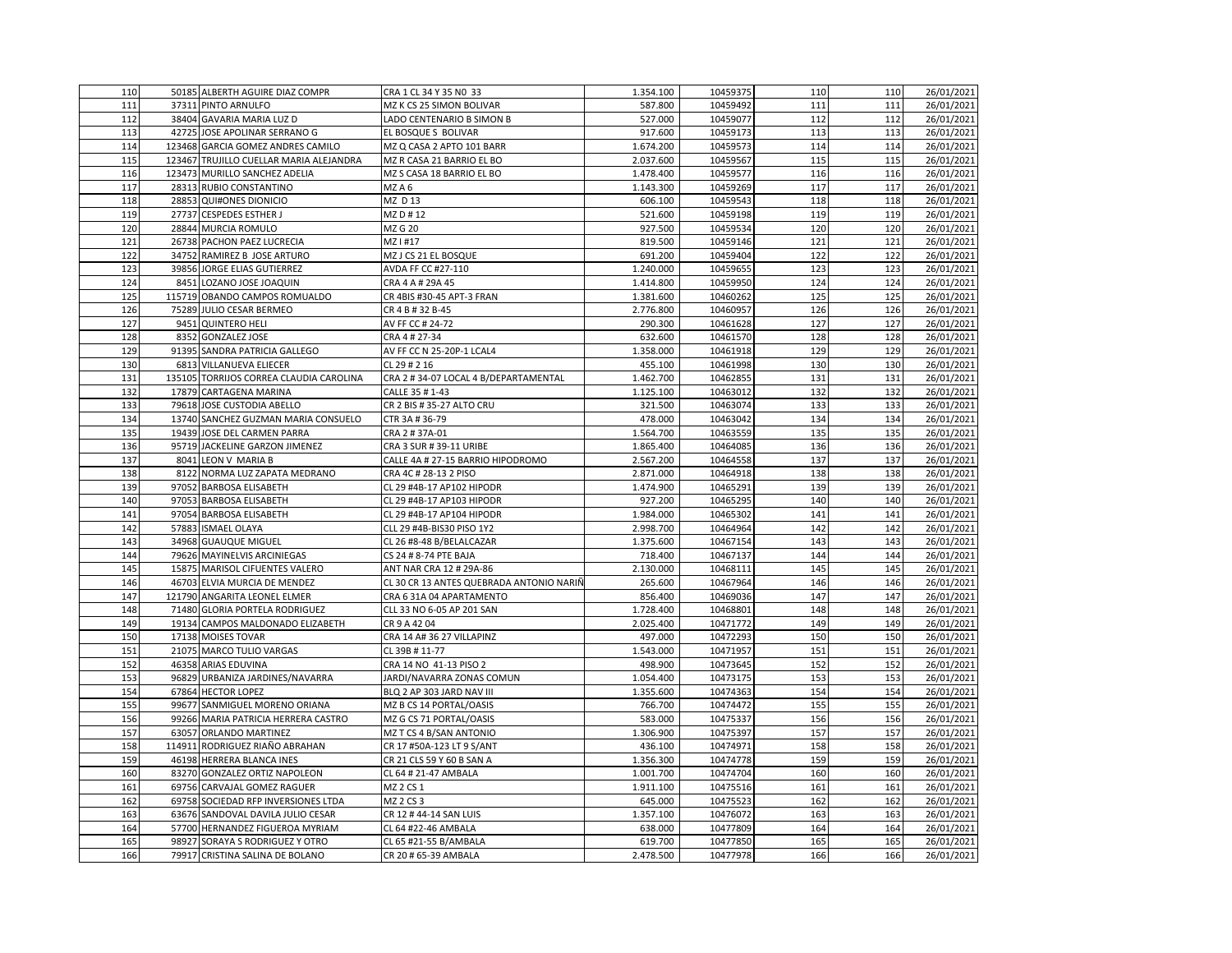| 167 | 40049 ALVAREZ ALZATE SANDRA PATRICIA                                  | BLOQ 16 AP 404 C 38 #7-30                     | 2.630.100 | 10478364 | 167 | 167        | 26/01/2021 |
|-----|-----------------------------------------------------------------------|-----------------------------------------------|-----------|----------|-----|------------|------------|
| 168 | 24040 ROJAS SANCHEZ JULIO C                                           | CRA 8 A 39 A 92                               | 784.700   | 10480051 | 168 | 168        | 26/01/2021 |
| 169 | 17839 MARIA EMIRIDA VI#A                                              | CL 40 8 A 05                                  | 1.210.000 | 10479160 | 169 | 169        | 26/01/2021 |
| 170 | 15602 JOSE CASTILLO                                                   | RESTREPO CRA 7 #4073                          | 1.187.800 | 10479752 | 170 | 170        | 26/01/2021 |
| 171 | 44327 LIDA YAZMIN LOPEZ SANABRIA                                      | CL 42 8B-65                                   | 1.219.900 | 10479431 | 171 | 171        | 26/01/2021 |
| 172 | 20707 LUZ MARINA PAVA DE OLAYA                                        | CRA 10 A# 41 52                               | 531.300   | 10479759 | 172 | 172        | 26/01/2021 |
| 173 | 96966 PARRA ARTEAGA LTDA                                              | CL 39 # 4D-45/59 LOCAL -1 "VOGUE "            | 1.703.200 | 10480898 | 173 | 173        | 26/01/2021 |
| 174 | 65449 BBVA COLOMBIA                                                   | CL 47 # 6-21 APTO 401                         | 1.987.600 | 10483264 | 174 | 174        | 26/01/2021 |
| 175 | 136528 ACOSTA RAMIREZ SERGIO ERNESTO                                  | CR 4C CL 37 ESQ #37-20 LOCAL 1 SANTANDER E    |           | 10484637 | 175 | 175        | 26/01/2021 |
| 176 |                                                                       | CR 1 42 03 CS CLUB AP 301                     | 1.336.500 |          | 176 | 176        | 26/01/2021 |
| 177 | 45400 SANCHEZ C MARIO                                                 |                                               | 1.390.400 | 10484921 | 177 | 177        | 26/01/2021 |
|     | 16861 CABEZAS ALVARO                                                  | CLE 43 # 6-29                                 | 1.355.700 | 10486045 |     |            |            |
| 178 | 139009 CHINCHILLA MAYUZA RITA                                         | CALLE 43 #7-24 PISO 2 B/RESTREPO              | 840.000   | 10486472 | 178 | 178        | 26/01/2021 |
| 179 | 26616 AVILES SANCHEZ JUAN DE JESUS                                    | CL 43 N 7 100 RESTREPO                        | 1.410.000 | 10486459 | 179 | 179<br>180 | 26/01/2021 |
| 180 | 64157 PEDRO JOSE NARANJO                                              | CR 5 A # 48-31 APTO 501                       | 2.060.800 | 10486724 | 180 |            | 26/01/2021 |
| 181 | 127231 JOSE REYES                                                     | CRA 5 AV G CC ENTR CLS                        | 1.961.400 | 10488144 | 181 | 181        | 26/01/2021 |
| 182 | 127286 ROSENDO VANEGAS                                                | CL 50 #1-55 AV F C VERSAL                     | 1.473.700 | 10488175 | 182 | 182        | 26/01/2021 |
| 183 | 35067 FRANCO PARRA FELIX ANTONIO                                      | CLL 50 NO 1-22 VERSALLES                      | 1.188.700 | 10487991 | 183 | 183        | 26/01/2021 |
| 184 | 60816 MARIA DERLY SANCHEZ LUNA                                        | MZ 5 CS 17 ET 2 VARSOVIA                      | 1.926.400 | 10489705 | 184 | 184        | 26/01/2021 |
| 185 | 136079 MORA VILLEGAS HENRY                                            | MZ 6 LOCAL 39 C.C. VILLA CAFE                 | 1.091.100 | 10490436 | 185 | 185        | 26/01/2021 |
| 186 | 57191 BARRETO ALONSO LINA JOHANNA                                     | Mz 11 Cs 11 VILLACAFE                         | 2.532.300 | 10490520 | 186 | 186        | 26/01/2021 |
| 187 | 57300 ORTIZ LOPEZ EMELIDA DEL CARMEN                                  | MZ 7 CASA 7 VILLA CAFE                        | 1.237.100 | 10490480 | 187 | 187        | 26/01/2021 |
| 188 | 57267 RUIZ VELASQUEZ OMAR                                             | MZ 5 CS 26 VILLACAFE PS 2                     | 1.284.300 | 10490837 | 188 | 188        | 26/01/2021 |
| 189 | 72881 MARGARITA JIMENEZ GALEANO                                       | CL 50 CS 15                                   | 614.100   | 10492183 | 189 | 189        | 26/01/2021 |
| 190 | 26465 ROSBET ARTURO ANGARITA C                                        | FINCA VILLA DE LEIVA - ALTO COMBEIMA VIA RO   | 669.000   | 10491170 | 190 | 190        | 26/01/2021 |
| 191 | 96767 ORTIZ REMOLINA BENIGNO                                          | MZ B LT 3 URB BERLIN                          | 1.354.200 | 10492797 | 191 | 191        | 26/01/2021 |
| 192 | 79656 MARLENY GAITAN                                                  | <b>CASETA CONTROL BUSES</b>                   | 497.500   | 10492213 | 192 | 192        | 26/01/2021 |
| 193 | 34240 BENITEZ OFELIA MOLANO DE                                        | VIA PERALES FRENTE MOLINO                     | 657.100   | 10491486 | 193 | 193        | 26/01/2021 |
| 194 | 79279 COMUNERAS DURAN CUELLAR                                         | VIA AL AEROPUERTO                             | 521.900   | 10492201 | 194 | 194        | 26/01/2021 |
| 195 | 31889 CORTES LILIA                                                    | AVDA EL BOSQUE HDA RCO                        | 562.000   | 10491329 | 195 | 195        | 26/01/2021 |
| 196 | 51162 ESCOBAR JUAN CARLOS                                             | MZA E CASA 15 CIUDAD LUZ                      | 937.100   | 10495899 | 196 | 196        | 26/01/2021 |
| 197 | 128564 QUIMBAYO OSORIO PABLO CESAR                                    | C 160 21 SUR 70 Ap 103 In 18                  | 218.300   | 10498255 | 197 | 197        | 26/01/2021 |
| 198 | 128838 MACHADO MARTINEZ ANGELLY MARIA                                 | INT-11 APTO 501 GUALANDAY                     | 664.900   | 10499330 | 198 | 198        | 26/01/2021 |
| 199 | 128887 RAMIREZ GONZALEZ VIVIANA                                       | INT-14 APTO 202 GUALANDAY                     | 253.600   | 10499522 | 199 | 199        | 26/01/2021 |
| 200 | 128935 FIDUCIARIA DAVIVIENDA SA FIDUDAVIVIENINT-16 APTO 402 GUALANDAY |                                               | 221.200   | 10499718 | 200 | 200        | 26/01/2021 |
| 201 | 131022 TORRES CESPEDES CESAR AUGUSTO                                  | INT-5 APTO 302 ALMENDR                        | 173.000   | 10502074 | 201 | 201        | 26/01/2021 |
| 202 | 131135 FORERO PALMA DIANA ROCIO                                       | INT-11 APTO 103 ALMENDR                       | 392.600   | 10502532 | 202 | 202        | 26/01/2021 |
| 203 | 131217 GOMEZ CRISTANCHO YEISON FABIAN                                 | INT-15 APTO 201 ALMENDR                       | 543.200   | 10498069 | 203 | 203        | 26/01/2021 |
| 204 | 131335 LONDONO ARANGO SANDRA YAMILE                                   | INT-21 APTO 103 ALMENDR                       | 166.300   | 10498512 | 204 | 204        | 26/01/2021 |
| 205 | 131343 GIRALDO GIRALDO MONICA LORENA                                  | INT-21 APTO 303 ALMENDR                       | 722.300   | 10498544 | 205 | 205        | 26/01/2021 |
| 206 | 131358 BARRAGAN TOLEDO DIOSELINA                                      | INT-22 APTO 202 ALMENDR                       | 353.500   | 10498603 | 206 | 206        | 26/01/2021 |
| 207 | 137355 CONSTRUCTORA BOLIVAR S A                                       | TR-1 APTO 502 CAMBULO / CL 154 # 21 sur - 22  | 180.700   | 10499134 | 207 | 207        | 26/01/2021 |
| 208 | 137372 CONSTRUCTORA BOLIVAR S A                                       | TR-2 APTO 403 CAMBULO / CL 154 # 21 sur - 22  | 796.100   | 10499205 | 208 | 208        | 26/01/2021 |
| 209 | 137376 CONSTRUCTORA BOLIVAR S A                                       | TR-2 APTO 503 CAMBULO / CL 154 # 21 sur - 22  | 354.000   | 10499224 | 209 | 209        | 26/01/2021 |
| 210 | 137386 CONSTRUCTORA BOLIVAR S A                                       | TR-3 APTO 301 CAMBULO / CL 154 # 21 sur - 22  | 1.314.600 | 10499265 | 210 | 210        | 26/01/2021 |
| 211 | 137387 CONSTRUCTORA BOLIVAR S A                                       | TR-3 APTO 302 CAMBULO / CL 154 # 21 sur - 22  | 324.000   | 10499273 | 211 | 211        | 26/01/2021 |
| 212 | 137475 CONSTRUCTORA BOLIVAR S A                                       | TR-6 APTO 103 CAMBULO / CL 154 # 21 sur - 22  | 228.900   | 10499494 | 212 | 212        | 26/01/2021 |
| 213 | 137570 CONSTRUCTORA BOLIVAR S A                                       | TR-10 APTO 503 CAMBULO / CL 154 # 21 sur - 22 | 553.400   | 10499842 | 213 | 213        | 26/01/2021 |
| 214 | 137646 CONSTRUCTORA BOLIVAR S A                                       | Casa 14 ETAPA CAMBULO / CL 154 # 21 sur - 22  | 1.287.000 | 10500146 | 214 | 214        | 26/01/2021 |
| 215 | 127344 ENRIQUE OLARTE YOSSA                                           | CRA 47S #146-35 LA #ONDA/                     | 1.566.900 | 10502220 | 215 | 215        | 26/01/2021 |
| 216 | 81063 MARIA LEONOR GOMEZ                                              | CR 146 SUR #33 HONDA                          | 448.200   | 10500222 | 216 | 216        | 26/01/2021 |
| 217 | 79999 LUIS ANGARITA                                                   | CR 47 SUR #146-30 INT 13 LA HONDA             | 1.115.900 | 10499899 | 217 | 217        | 26/01/2021 |
| 218 | 70102 JUAN BLANCO DIAZ                                                | DTRAS CANAL PICALEÑA 4-02 ABJ                 | 239.000   | 10499695 | 218 | 218        | 26/01/2021 |
| 219 | 84572 GUEVARA BERNAL WISTON ANTONIO                                   | CR 47 SUR #146 A-192                          | 609.700   | 10500561 | 219 | 219        | 26/01/2021 |
| 220 | 29635 GONZALEZ MARIA GLADYS                                           | ACEQUIA ACEITUNO Y FF CC                      | 1.422.100 | 10498558 | 220 | 220        | 26/01/2021 |
| 221 | 134358 PATIÑO ARTEAGA BLANCA LILIA                                    | MZ C CS 4 HACIENDA LA MIEL                    | 186.500   | 10503759 | 221 | 221        | 26/01/2021 |
| 222 | 134374 MENDOZA AMARIS DANIS MARIA                                     | MZ D CS 6 HACIENDA LA MIEL                    | 594.100   | 10503809 | 222 | 222        | 26/01/2021 |
| 223 | 114423 JUAN DE DIOS PEREZ PARRA                                       | HACIENDA LA MIEL                              | 349.400   | 10504332 | 223 | 223        | 26/01/2021 |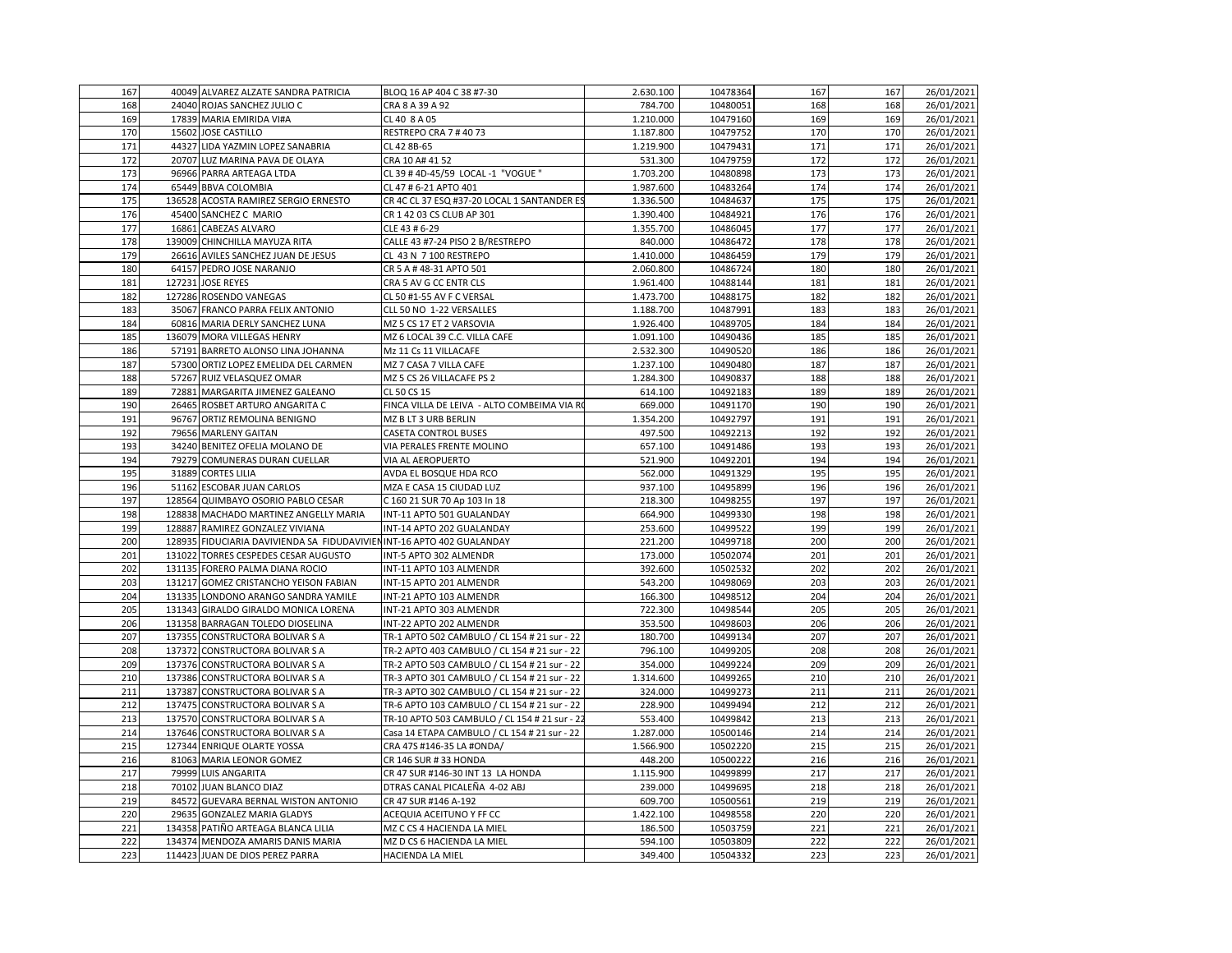| 224        | 114425 BENJAMIN GUALTEROS RUBIO                                | HACIENDA LA MIEL                                      | 529.700                | 10504340             | 224        | 224        | 26/01/2021               |
|------------|----------------------------------------------------------------|-------------------------------------------------------|------------------------|----------------------|------------|------------|--------------------------|
| 225        | 134385 HENRY ENRIQUE MORENO PAYARES                            | MZ D CS 12 HACIENDA LA MIEL                           | 646.900                | 10503841             | 225        | 225        | 26/01/2021               |
| 226        | 134363 EDINSON GARCIA ARGOTA                                   | MZ B CS 8 HACIENDA LA MIEL                            | 307.000                | 10503775             | 226        | 226        | 26/01/2021               |
| 227        | 112689 TITO VILLANUEVA TORRES                                  | CRA 43SUR #145A-25 P-2 PI                             | 716.200                | 10504308             | 227        | 227        | 26/01/2021               |
| 228        | 136086 CASAS ORTIZ LUIS EDUARDO                                | CALLE 146 #18 J SUR-28 B/PICALEÑA                     | 549.700                | 10503878             | 228        | 228        | 26/01/2021               |
| 229        | 79163 MOSCOSO LEYTON TERESA                                    | S 11 MZ 3 CS 1 RINCON AME                             | 732.200                | 10505078             | 229        | 229        | 26/01/2021               |
| 230        | 79213 MORALES CRUZ JULIAN                                      | S 12 MZ 3 CS 17 RINCON AM                             | 546.600                | 10504542             | 230        | 230        | 26/01/2021               |
| 231        | 82372 GONZALEZ PERDOMO DEICY                                   | SM 11 MZ 4 CS 29 ET 2                                 | 430.000                | 10506321             | 231        | 231        | 26/01/2021               |
| 232        | 82101 JHASMIN MORA CUELLAR Y OTROS                             | BLQ F1 A 302 PORTAL TUNJO                             | 2.032.800              | 10507363             | 232        | 232        | 26/01/2021               |
| 233        | 126952 CAMACOL TOLIMA                                          | <b>TORRE 11 APTO 504</b>                              | 658.900                | 10509330             | 233        | 233        | 26/01/2021               |
| 234        | 124113 HENRY ALFONSO FIERRO LOPEZ                              | MZ 4 CS 10 PRADERAS DE SANTA RITA                     | 1.593.700              | 10511732             | 234        | 234        | 26/01/2021               |
| 235        | 37667 GRANJA BUENOS AIRES                                      | CS 82 VILLA MARINA                                    | 1.281.900              | 10510556             | 235        | 235        | 26/01/2021               |
| 236        | 11404 GUEVARA LUGO JORGE                                       | JORDAN CL 64 # 2 19                                   | 803.100                | 10515893             | 236        | 236        | 26/01/2021               |
| 237        | 134303 WILCHES MACHADO YEZID                                   | CRA 4A # 65B-39 LOCAL 202 JORDAN                      | 2.006.500              | 10517065             | 237        | 237        | 26/01/2021               |
| 238        | 129584 CIMCOL SA                                               | AQUA POWER LC 238                                     | 1.210.500              | 10517453             | 238        | 238        | 26/01/2021               |
| 239        | 134108 FIDUCOLOMBIA S A                                        | ACQUA POWER OFICINA 702                               | 1.258.500              | 10517627             | 239        | 239        | 26/01/2021               |
| 240        | 136731 DIANA PAOLA YEPES MEDINA Y OTRO                         | TR-1 OFICINA 903 SANTA MONICA                         | 1.370.600              | 10518378             | 240        | 240        | 26/01/2021               |
| 241        | 39341 RODRIGUEZ R CONSUELO                                     | Mz C Casa 33 ETP-9 JORDAN                             | 1.163.000              | 10523351             | 241        | 241        | 26/01/2021               |
| 242        | 127368 ESPERANZA GOMEZ REINOSO                                 | CR 1 # 67 A-28 INT 2                                  | 1.292.700              | 10524685             | 242        | 242        | 26/01/2021               |
| 243        | 138433 CONSTRUCCIONES JF LTDA                                  | CR 1 # 79-25 LOCAL 6 MIRADOR VICTORIA                 | 1.099.000              | 10525591             | 243        | 243        | 26/01/2021               |
| 244        | 138626 CONSTRUCCIONES JF LTDA                                  | APTO 1006 MIRADOR VICTORIA CR 1 # 79-25               | 768.400                | 10525327             | 244        | 244        | 26/01/2021               |
| 245        | 138642 CONSTRUCCIONES JF LTDA                                  | APTO 1102 MIRADOR VICTORIA CR 1 # 79-25               | 944.900                | 10525387             | 245        | 245        | 26/01/2021               |
| 246        | 138659 CONSTRUCCIONES JF LTDA                                  | APTO 1119 MIRADOR VICTORIA CR 1 # 79-25               | 664.700                | 10525444             | 246        | 246        | 26/01/2021               |
| 247        | 138662 CONSTRUCCIONES JF LTDA                                  | APTO 1202 MIRADOR VICTORIA CR 1 # 79-25               | 509.500                | 10525457             | 247        | 247        | 26/01/2021               |
| 248        | 138664 CONSTRUCCIONES JF LTDA                                  | APTO 1204 MIRADOR VICTORIA CR 1 # 79-25               | 693.700                | 10525466             | 248        | 248        | 26/01/2021               |
| 249        | 138666 GLORIA GAITAN DE DIAZ                                   | APTO 1206 MIRADOR VICTORIA CR 1 # 79-25               | 1.195.200              | 10525475             | 249        | 249        | 26/01/2021               |
| 250        | 138680 CONSTRUCCIONES JF LTDA                                  | APTO 1220 MIRADOR VICTORIA CR 1 # 79-25               | 500.200                | 10525530             | 250        | 250        | 26/01/2021               |
| 251        | 13986 LLACHE TIQUE ISRAEL                                      | JORDAN 4 ETAP MANZ 2 # 5                              | 386.200                | 10527572             | 251        | 251        | 26/01/2021               |
| 252        | 66022 JARAMILLO RAMIREZ MARIA EMMA                             | CL 69 A # 9-17 APT 201                                | 1.461.000              | 10527719             | 252        | 252        | 26/01/2021               |
| 253        | 25304 DIAZ DE GALVIS LUZ MARY                                  | MZ 30 #2 8ET JORDAN                                   | 881.400                | 10528877             | 253        | 253        | 26/01/2021               |
| 254        | 26443 JULIETA FALLA MOSQUERA                                   | 8 ET MZ 36 # 5                                        | 3.179.300              | 10528991             | 254        | 254        | 26/01/2021               |
| 255        | 28839 SALGUERO MORALES MARIA NELLY                             | MZ 66 #5 8 ET                                         | 1.185.000              | 10529333             | 255        | 255        | 26/01/2021               |
| 256        | 50922 AGUIRRE MARIA EDELMIRA                                   | EDEN # 65 FRENTE MZA 62                               | 209.400                | 10530466             | 256        | 256        | 26/01/2021               |
| 257        | 45294 CASTRO ALVARO                                            | MZ 72B 2 ET 7 JORDAN                                  | 528.200                | 10530400             | 257        | 257        | 26/01/2021               |
| 258        | 58335 BENAVIDES PERDOMO JOSE ADOLFO                            | Mz 1A Casa 15 APTO-101 LOS RIOS - GERMAN HI           | 565.600                | 10533348             | 258        | 258        | 26/01/2021               |
| 259        | 52213 PULIDO NELLY                                             | MZ A CASA 5 B/COMUNERO                                | 391.100                | 10535596             | 259        | 259        | 26/01/2021               |
| 260        | 136333 MACA CONSTRUCCIONES Y SYS SAS                           | TORRE 2 APTO 1101 / C 75 2 112 MZ Q JARDIN            | 577.500                | 10534776             | 260        | 260        | 26/01/2021               |
| 261        | 29578 NOVOA LOPEZ ARACELY                                      | Mz G Cs 5 EL JARDIN / K 4 75 37                       | 1.044.000              | 10535095             | 261        | 261        | 26/01/2021               |
| 262        | 46059 CIRILO OLMEDO                                            | CL 77 ORLLA QUE LOS COMUN                             | 1.609.200              | 10535214             | 262        | 262        | 26/01/2021               |
| 263        | 85460 GUSTAVO PINTO V                                          | MZ O CS # 4 MUSICALIA                                 | 2.189.300              | 10535033             | 263        | 263        | 26/01/2021               |
| 264        | 105560 GIRALDO JIMENEZ JOSE LUBER                              | MZ 3 CS 11 P-2 UB/MARTIN                              | 1.577.800              | 10536233             | 264        | 264        | 26/01/2021               |
| 265        | 80944 MARIA DELIA ARENAS GALLEG                                | MZ L CS 10 TULIO VARON                                | 805.300                | 10536535             | 265        | 265        | 26/01/2021               |
| 266        | 70004 MARTINEZ BARRAGAN ABELARDO                               | CL 78 #3-74 EL JARDIN                                 | 1.045.600              | 10537508             | 266        | 266        | 26/01/2021               |
| 267        | 52245 GRACIELA MURILLO                                         | MZ N CS 8 VILLA VICENTINA - JARDIN                    | 388.600                | 10537599             | 267        | 267        | 26/01/2021               |
| 268        | 125929 GOMEZ BUITRAGO LIGIA                                    | MZ N CS 8 P-3 V/VICENTIN                              | 388.700                | 10538184             | 268        | 268        | 26/01/2021               |
| 269        | 125930 GOMEZ BUITRAGO LIGIA                                    | MZ N CS 8 P-4 V/VICENTIN                              | 421.800                | 10538190             | 269        | 269        | 26/01/2021               |
| 270        | 50061 JOSE H VILLA OSORIO                                      | Mz 50 Casa 4 JARDIN SANTANDER / DAMIF CON             | 831.000                | 10539205             | 270        | 270        | 26/01/2021               |
| 271        | 124828 PERDOMO MURCIA MELQUI                                   | Mz 6 Casa 5 JARDIN SANTANDER                          | 1.276.200              | 10539495             | 271        | 271        | 26/01/2021               |
| 272<br>273 | 52589 MIREYA MEJIA MORA                                        | Mz 9 Casa 47 JARDIN SANTANDER                         | 4.131.600              | 10538902             | 272<br>273 | 272<br>273 | 26/01/2021<br>26/01/2021 |
|            | 49712 ALDANA BLANCA ELVIRA                                     | Mz 27 Casa 2 JARDIN SANTANDER                         | 495.900                | 10539902             |            |            |                          |
| 274<br>275 | 77994 MILLAN SANDOVAL CONCEPCION                               | MZ 25 CS 1 VILLA DEL SOL                              | 566.800                | 10540299             | 274<br>275 | 274        | 26/01/2021               |
| 276        | 111452 GLORIA GALEANO                                          | CR3#96-55 BQ4 INT8 AP-502                             | 2.002.500              | 10540188             | 276        | 275<br>276 | 26/01/2021<br>26/01/2021 |
|            | 111462 CARDOZO VARGAS ANA LUCIA                                | CR3#96-55 BQ5 INT9 AP-204                             | 1.288.200              | 10540227             |            | 277        |                          |
| 277<br>278 | 78308 GOMEZ ARIAS MANUEL<br>78036 MANUEL SALVADOR HERRERA RUDA | MZ 5 CS 25 VILLA DEL SOL<br>MZ 27 CS 19 VILLA DEL SOL | 1.564.100<br>1.236.100 | 10540509<br>10540469 | 277<br>278 | 278        | 26/01/2021<br>26/01/2021 |
| 279        | 85332 VILLANUEVA MARIA RUTH                                    | CR 5 # 96-108                                         | 2.197.300              | 10540844             | 279        | 279        | 26/01/2021               |
| 280        | 137886 CONSTRUCTORA VIZKAYA TOLIMA SAS                         | TR 6 APTO 501 YERBABUENA / K 5 103 92                 | 734.300                | 10541319             | 280        | 280        | 26/01/2021               |
|            |                                                                |                                                       |                        |                      |            |            |                          |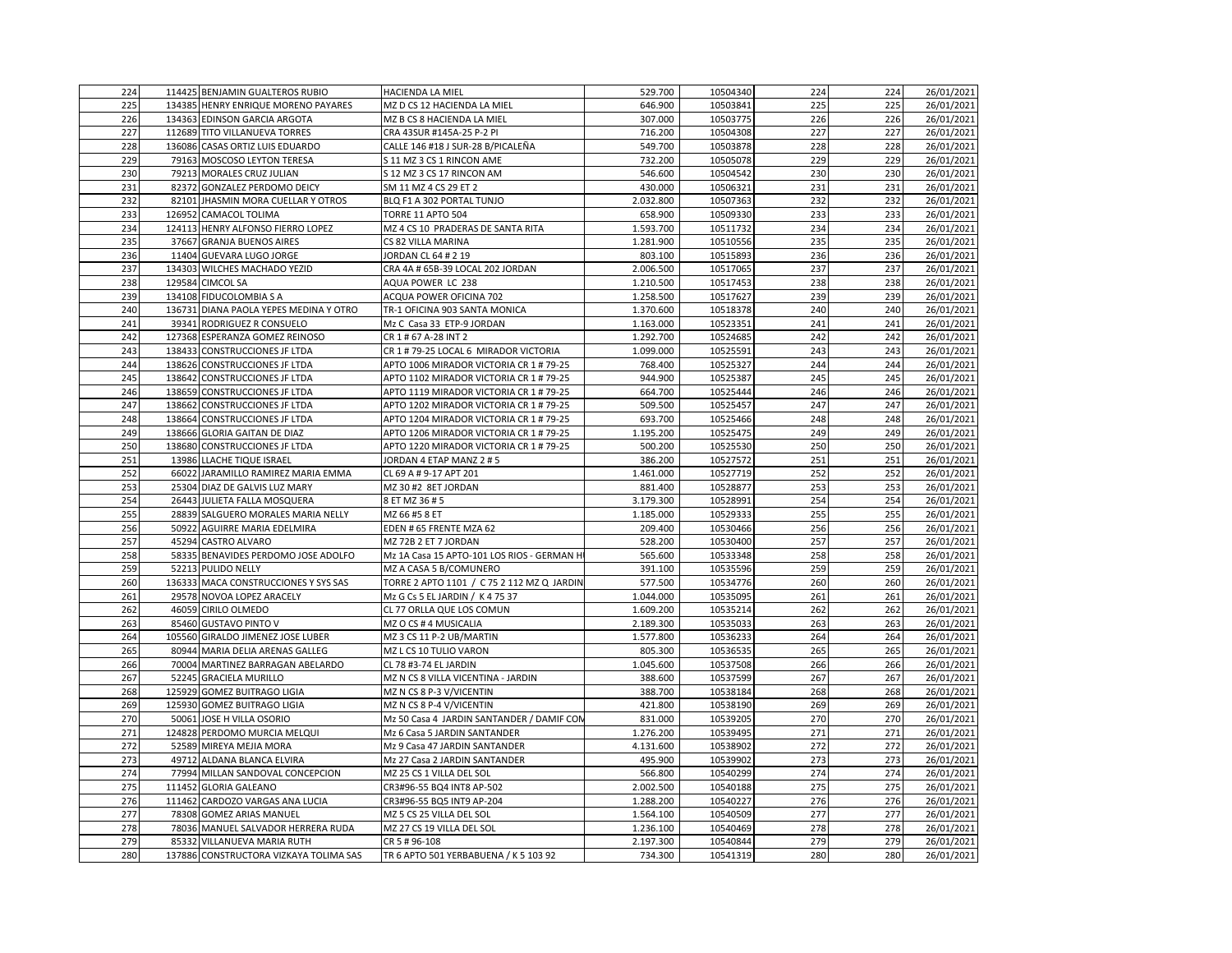| 281        |       | 31713 GUZMAN A CLEMENTE                                                     | Mz 12 Casa 15 TOPACIO                                                                  | 3.351.100            | 10543468             | 281        | 281        | 26/01/2021               |
|------------|-------|-----------------------------------------------------------------------------|----------------------------------------------------------------------------------------|----------------------|----------------------|------------|------------|--------------------------|
| 282        |       | 45434 ARGENI GONGORA TRUJILLO                                               | FRTE Mz 11B TOPACIO                                                                    | 1.628.600            | 10543142             | 282        | 282        | 26/01/2021               |
| 283        |       | 37084 BONILLA DE GIRALDO MARIA TERESITA                                     | Mz 59A Casa 17 TOPACIO                                                                 | 2.347.200            | 10544033             | 283        | 283        | 26/01/2021               |
| 284        |       | 122774 TORRES GAVIRIA CHARLES                                               | Mz 63 Casa 22 TOPACIO                                                                  | 1.233.900            | 10544646             | 284        | 284        | 26/01/2021               |
| 285        |       | 33873 FORERO M JORGE H                                                      | Mz 38 Casa 9 TOPACIO                                                                   | 521.700              | 10544767             | 285        | 285        | 26/01/2021               |
| 286        |       | 80903 FERNANDO FIGUEROA                                                     | MZ A CS 22 VILLA MAGDALEN                                                              | 674.500              | 10545368             | 286        | 286        | 26/01/2021               |
| 287        |       | 80901 CRISTINA RESTREPO                                                     | MZ G CS 76 VILLA MAGDALEN                                                              | 526.500              | 10545357             | 287        | 287        | 26/01/2021               |
| 288        |       | 94089 TORRES FRANCISCO                                                      | MZ D CS 12 VILLA DEL NORT                                                              | 964.900              | 10544989             | 288        | 288        | 26/01/2021               |
| 289        |       | 59302 CARLOS M MARIN                                                        | MZ E CS 28 PRADOS II                                                                   | 905.300              | 10544868             | 289        | 289        | 26/01/2021               |
| 290        |       | 80241 MONTEALEGRE LUIS ANGEL                                                | MZ C CS 13 PRADO 2 JARDIN                                                              | 953.300              | 10545314             | 290        | 290        | 26/01/2021               |
| 291        |       | 54401 ALICIA Ma ROJAS                                                       | MZ B CS 26 PRADO II                                                                    | 537.600              | 10545296             | 291        | 291        | 26/01/2021               |
| 292        |       | 114991 CONSTRUVIDA LTDA                                                     | LC 10 ARROYUELOS MINICENT                                                              | 2.257.100            | 10548022             | 292        | 292        | 26/01/2021               |
| 293        |       | 81886 VELASQUEZ PEDRO EMILIO                                                | CR 3 # 3-09 LA GAVIOTA                                                                 | 684.700              | 10549699             | 293        | 293        | 26/01/2021               |
| 294        |       | 108885 ALAPE DE VERA VIRGINIA                                               | CALLE 95 # 20-09 GAVIOTA                                                               | 312.000              | 10550027             | 294        | 294        | 26/01/2021               |
| 295        |       | 62230 COLMENARES MORALES MARIA HELENA                                       | MZ 16 CS 4 ET 4 CANAVERAL                                                              | 1.392.700            | 10551204             | 295        | 295        | 26/01/2021               |
| 296        |       | 63146 RUBEN DARIO SALAZAR                                                   | Casa K-4 CAMINOS DEL VERGEL / CL 72 # 21-90                                            | 3.113.100            | 10552535             | 296        | 296        | 26/01/2021               |
| 297        |       | 90336 CORRAL SANCHEZ MARIA-EBULY                                            | Mz E Casa 8 PACANDE - SALADO / C 118 14B 46                                            | 2.256.700            | 10554350             | 297        | 297        | 26/01/2021               |
| 298        |       | 104164 GESTORA URBANA                                                       | URB EL LIMON MZ J CS 11                                                                | 190.800              | 10559220             | 298        | 298        | 26/01/2021               |
| 299        |       | 3391 LUIS DELGADILLO                                                        | CLL 143 N°13-71 B/ SALADO                                                              | 552.800              | 10557547             | 299        | 299        | 26/01/2021               |
| 300        |       |                                                                             | 136987 PROINGAR EU PROYECTOS E INVERSIONES TORRE B APTO 205 / CL 144 # 13-21 BALCONES  | 432.800              | 10557522             | 300        | 300        | 26/01/2021               |
| 301        |       | 27017 LOPEZ LUCAS S                                                         | Arriba De Acopi                                                                        | 220.200              | 10560482             | 301        | 301        | 26/01/2021               |
| 302        |       | 94879 FLOR EDITH PINZON SOTO                                                | Mz 9 Casa 1 ALAMOS - SALADO                                                            | 1.353.800            | 10562489             | 302        | 302        | 26/01/2021               |
| 303        |       | 94925 DOMINGUEZ VELA MARIA MAGDALENA                                        | Mz 14 Casa 13 ALAMOS - SALADO                                                          | 1.319.900            | 10562748             | 303        | 303        | 26/01/2021               |
| 304        |       |                                                                             | 137150 PROVEEDORA DE SERVICIOS DE CONSTRUC TORRE B APTO 501 / CR 14 #161-09/19 TORRES  | 699.900              | 10563091             | 304        | 304        | 26/01/2021               |
| 305        |       | 94190 LEON BERNARDINO                                                       | MZ A CS 13 URB/S CATALINA                                                              | 2.016.300            | 10562292             | 305        | 305        | 26/01/2021               |
| 306        |       | 66017 RODRIGUEZ GRANADOS LUIS ALBERTO                                       | VILLA CLARA MZ 2 c CS 11                                                               | 1.321.100            | 10568544             | 306        | 306        | 26/01/2021               |
| 307        |       | 82634 DIAZ HERNANDEZ PEDRO ANTONIO                                          | MZ 3 C CS 11 VILLA CLARA                                                               | 1.092.800            | 10566584             | 307        | 307        | 26/01/2021               |
| 308        |       | 66479 ELIAS ESPITIA                                                         | LOS ALPES SALADO                                                                       | 1.120.500            | 10568557             | 308        | 308        | 26/01/2021               |
| 309        |       |                                                                             | 139384 CONSTRUCTORA HABITAT SANTA CRUZ SASTR-1 APTO 807 SAN TELMO / CL 146 # 8B-50 SAI | 501.300              | 10567171             | 309        | 309        | 26/01/2021               |
| 310        |       |                                                                             | 139401 CONSTRUCTORA HABITAT SANTA CRUZ SASTR-2 APTO 204 SAN TELMO / CL 146 # 8B-50 SA  | 373.000              | 10567235             | 310        | 310        | 26/01/2021               |
| 311        |       | 41437 SIERRA MARIA DEL CARMEN                                               | C 144 9A 09 Mz D Cs 4 LAGOS                                                            | 1.314.200            | 10567543             | 311        | 311        | 26/01/2021               |
| 312        |       | 132958 CONSTRUCTORA HABITAT DE LOS ANDES S/MONTECARLO LOCAL 15 CR 8 #141-69 |                                                                                        | 2.014.600            | 10568085             | 312        | 312        | 26/01/2021               |
| 313        |       | 132959 CONSTRUCTORA HABITAT DE LOS ANDES S/MONTECARLO LOCAL 16 CR 8 #141-69 |                                                                                        | 1.040.700            | 10568089             | 313        | 313        | 26/01/2021               |
| 314        |       | 132960 CONSTRUCTORA HABITAT DE LOS ANDES S/MONTECARLO LOCAL 17 CR 8 #141-69 |                                                                                        | 1.328.200            | 10568093             | 314        | 314        | 26/01/2021               |
| 315        |       | 132961 CONSTRUCTORA HABITAT DE LOS ANDES S/MONTECARLO LOCAL 18 CR 8 #141-69 |                                                                                        | 1.040.700            | 10568098             | 315        | 315        | 26/01/2021               |
| 316        |       | 132962 CONSTRUCTORA HABITAT DE LOS ANDES S/MONTECARLO LOCAL 19 CR 8 #141-69 |                                                                                        | 1.222.700            | 10568101             | 316        | 316        | 26/01/2021               |
| 317        |       |                                                                             | 132991 CONSTRUCTORA HABITAT DE LOS ANDES S/TR-1 APTO-405 MONTECARLO CR 8 #141-69       | 764.000              | 10568215             | 317        | 317        | 26/01/2021               |
| 318        |       |                                                                             | 133148 CONSTRUCTORA HABITAT DE LOS ANDES S/TR-3 APTO-802 MONTECARLO CR 8 #141-69       | 768.200              | 10566520             | 318        | 318        | 26/01/2021               |
| 319        |       | 114624 TIBADUISA SILVA LUIS EMILIO                                          | CRA 13 #138-57 BODEGA                                                                  | 1.993.000            | 10569961             | 319        | 319        | 26/01/2021               |
| 320        |       | 102724 CORTES TAPIAS RAFAEL HENRY                                           | CL 131#8D-72 C3 SAN LUCAS                                                              | 593.900              | 10570873             | 320        | 320        | 26/01/2021               |
| 321        |       | 106291 INGE EDIFICACIONES SAS                                               | MZ M CS 27-01 PORT/NORTE                                                               | 1.254.100            | 10568917             | 321        | 321        | 26/01/2021               |
| 322        |       | 133691 IDALY CAICEDO DE ARIAS                                               | TORRE 2 APTO-1006 BOSQUES FONDERELLA                                                   | 1.079.900            | 10571173             | 322        | 322        | 26/01/2021               |
| 323        |       | 55842 CASTAÑO RUIZ LUIS EVELIO                                              | CL 131 # 8-125 SEC/MONT T E                                                            | 616.400              | 10571394             | 323        | 323        | 26/01/2021               |
| 324<br>325 |       | 55964 ARBELAEZ URIBE JUAN GUILLERMO                                         | VIA ARMERO B/EL SALADO                                                                 | 1.128.300            | 10571401             | 324<br>325 | 324<br>325 | 26/01/2021<br>26/01/2021 |
|            |       | 83298 FERNANDO PACHECO SUAREZ                                               | MZ B CS 21 SAN LUISU                                                                   | 1.161.400            | 10572060             |            |            |                          |
| 326<br>327 |       | 83297 RUTH JANETH DIAZ LEON<br>63308 SOCIEDAD SORROZA Y SUAREZ LTDA         | MZ B CS 6 SAN LUISU<br>VIA SALADO - LOTE LA CABAÑA                                     | 628.400<br>1.710.100 | 10572055<br>10571508 | 326<br>327 | 326<br>327 | 26/01/2021<br>26/01/2021 |
| 328        |       | 71728 MENDOZA RAMIREZ MARIELA                                               | MZ 26 CS 3 ET IV                                                                       | 1.331.200            | 10573170             | 328        | 328        | 26/01/2021               |
| 329        |       | 26562 ADRIANO BARRETO VAQUIRO                                               | V ARM FRN VILLA ROCIO                                                                  | 1.185.600            | 10573408             | 329        | 329        | 26/01/2021               |
| 330        |       | 124014 TURRIAGO MURILLO ANDRES                                              | CRA 8 #138A-206 Mz A Cs 1 LA CEIBA                                                     | 1.459.500            | 10573775             | 330        | 330        | 26/01/2021               |
| 331        | 47855 | ANA ELVIA ORJUELA SUAREZ                                                    | Mz 44 Casa 1 ETP-1 SIMON BOLIVAR                                                       | 1.288.500            | 10575045             | 331        | 331        | 26/01/2021               |
| 332        |       | 49199 TERESA LOZANO DE VARGAS                                               | MZ37 CS6 1ETAPA SIMON B                                                                | 762.300              | 10575907             | 332        | 332        | 26/01/2021               |
| 333        |       | 83905 MARIN DE GOMEZ MARIA AYDEE                                            | MZ 12 CS 4 ET 2 SIMON B                                                                | 1.053.700            | 10576241             | 333        | 333        | 26/01/2021               |
| 334        |       | 49449 LUIS ENRIQUE CUBILLOS                                                 | MZ 50 CS11 IIET SIMON B                                                                | 1.131.500            | 10576278             | 334        | 334        | 26/01/2021               |
| 335        |       | 49555 ROSA MARIA ESCOBEDO                                                   | MZ 46 CS 13IIET SIMON B                                                                | 1.141.900            | 10576368             | 335        | 335        | 26/01/2021               |
| 336        |       | 27471 FRANCISCO ROLDAN                                                      | MZ 19 CS #1 SIMON BOLIVAR                                                              | 1.989.200            | 10576530             | 336        | 336        | 26/01/2021               |
| 337        |       | 50566 JOSE FRANCISCO TOVAR C                                                | MZ 37 CS 19 B/Simon B 2ET                                                              | 711.800              | 10577332             | 337        | 337        | 26/01/2021               |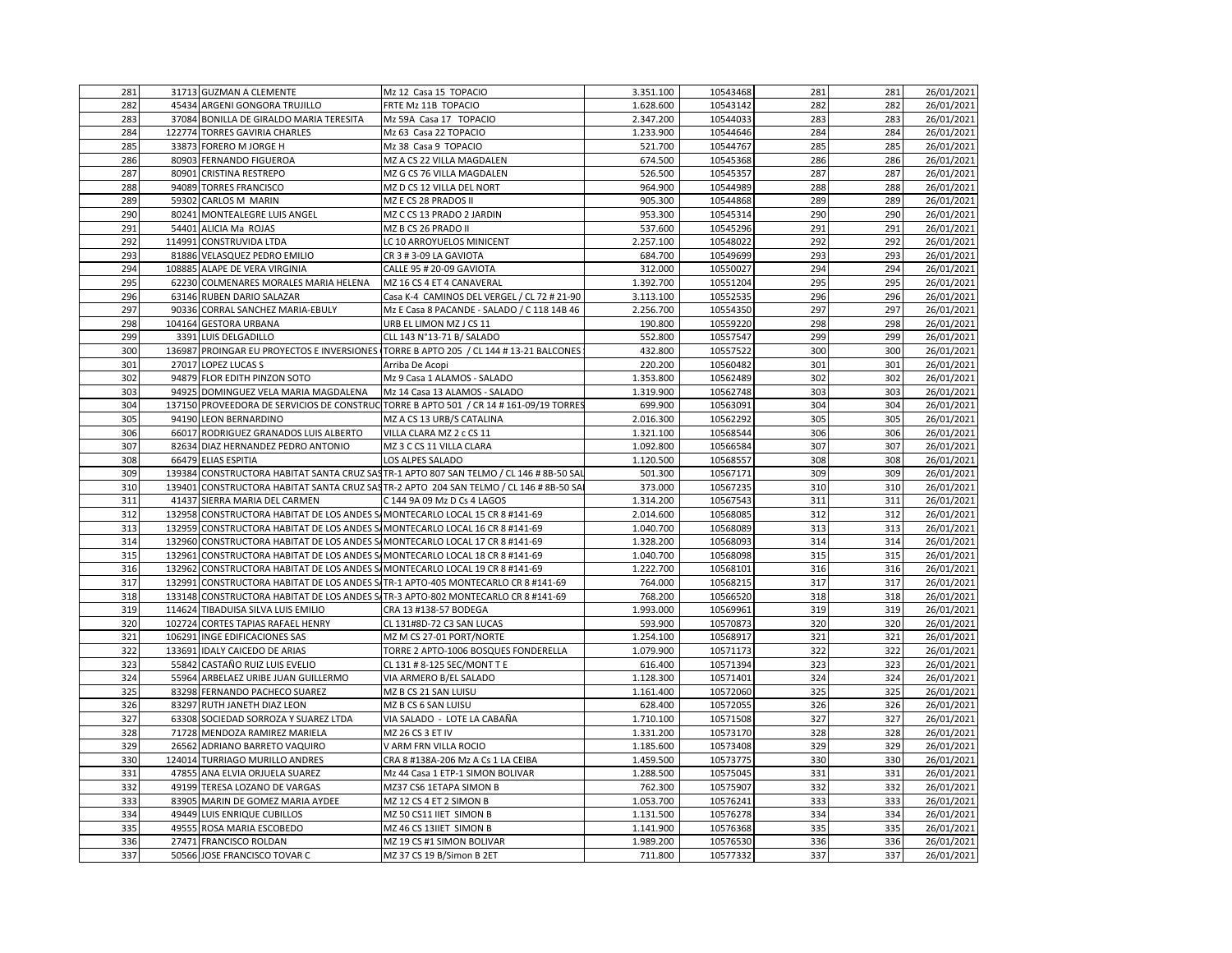| 339<br>339<br>26/01/2021<br>54789 GONZALO RODRIGUEZ<br>MZ 27 CS 8 ET II SIMON B<br>1.395.300<br>10576937<br>339<br>340<br>55331 CASTRO CARDOZO OLGA LIGIA<br>MZ 66 CS #8 S Bolv III ET<br>2.113.700<br>340<br>340<br>26/01/2021<br>10577402<br>341<br>58169 INSCREDIAL INSTITUTO DE CREDITO<br>MZ 82 CS 7 ET 3 SIMON B<br>216.300<br>10577367<br>341<br>341<br>26/01/2021<br>342<br>58151 RAUL RODRIGUEZ<br>10577348<br>342<br>26/01/2021<br>MZ 73 CS 2 ET 3 SIMON B<br>1.916.000<br>342<br>343<br>343<br>64890 ARIAS CORTES BLANCA ALEYDA<br>MZ P CS 4 B/NUEVO COMBEIM<br>3.485.800<br>10578757<br>343<br>26/01/2021<br>344<br>59290 AROCA PERDOMO RUTH<br>576.800<br>10578660<br>344<br>344<br>26/01/2021<br>FINCA LA PRIMAVERA-TOPACI<br>345<br>10578064<br>26/01/2021<br>76576 BONILLA PALMA OSCAR EDUARDO<br>Mz P Casa 5 LA ESMERALDA<br>1.008.800<br>345<br>345<br>346<br>32551<br>2.723.800<br>10578410<br>346<br>346<br>26/01/2021<br><b>ACOSTA ROSABEL</b><br>MZ D CS 6 NVO COMBEIMA<br>347<br>73820 RAMIREZ CASTAÑEDA ARNOBIS<br>962.000<br>10578051<br>347<br>347<br>26/01/2021<br>Mz F Cs Lo 7 NUEVO COMBEIMA<br>348<br>348<br>26/01/2021<br>130274 LOS LAGOS S A S<br>TR 4 APTO 104 MINARCO 103<br>515.300<br>10579049<br>348<br>349<br>109750 RICO LUISA ORFIDIA<br>MZ H CS 14 LA CIMA ETP-2<br>1.303.600<br>10579383<br>349<br>349<br>26/01/2021<br>350<br>350<br>26/01/2021<br>109736 HERMELINDA MOLINA GODOY<br>MZ G CS 20 LA CIMA ETP-2<br>659.500<br>10579323<br>350<br>351<br>351<br>26/01/2021<br>121524 MEDINA URRIAGO JUDITH<br>MZ 36 CS 10 PLAN B PROTECHO<br>987.200<br>10582803<br>351<br>352<br>352<br>352<br>26/01/2021<br>102482 GIL BALLEN YEZID<br>Smz 5 Mz 6 Cs 12 NUEVA CASTILLA<br>694.700<br>10582472<br>353<br>10582592<br>353<br>353<br>26/01/2021<br>102511 RESTREPO ROJAS LUIS ENRIQUE<br>SPMz 5 Mz 8 Casa 11 NUEVA CASTILLA<br>1.088.400<br>354<br>354<br>109163 GESTORA URBANA DE IBAGUE<br>Cs Lo 7 Mz 1 Smz 12 NUEVA CASTILLA<br>1.907.400<br>10581348<br>354<br>26/01/2021<br>355<br>26/01/2021<br>355<br>109208 GESTORA URBANA DE IBAGUE<br>Cs Lo 12 Mz 4 Smz 12 NUEVA CASTILL<br>337.700<br>10581550<br>355<br>356<br>356<br>356<br>109249 MORA RUSSI LEONOR<br>Cs Lo 7 Mz 2 Smz 13 NUEVA CASTILLA<br>786.500<br>26/01/2021<br>10581733<br>357<br>109394 GESTORA URBANA DE IBAGUE<br>SPM 14 MZ 5 CS 17 ET3 NUE<br>475.000<br>10582098<br>357<br>357<br>26/01/2021<br>358<br>109448 ROSA TULIA ALBA SIERRA<br>SPMZ16 MZ1 CS21 ET3 N/CAS<br>293.200<br>10582326<br>358<br>358<br>26/01/2021<br>359<br>359<br>109067 VARON SERRATO JOSE ISAAC<br>Cs Lo 14 Mz 8 Smz 10 NUEVA CASTILL<br>910.000<br>10580943<br>359<br>26/01/2021<br>360<br>108973 GALLEGO LOZANO JOHN-JAIDER<br>Cs Lo 4 Mz 4 Smz 9 NUEVA CASTILLA<br>237.100<br>10582848<br>360<br>360<br>26/01/2021<br>361<br>139959 VARGAS CANO ENY JOHANA<br>SPM 10 MZ 2 CS 4 ET3 NUEVA CASTILLA<br>957.200<br>10582270<br>361<br>361<br>26/01/2021<br>362<br>362<br>109006 MENDEZ VEGA LUIS FERNANDO<br>Cs Lo 7 Mz 2 Smz 10 NUEVA CASTILLA<br>374.700<br>10582972<br>362<br>26/01/2021<br>363<br>135832 RAMIREZ RUBIO CARLOS ARTURO<br>SPM 7 MZ 7 CS 5 NUEVA CASTILLA<br>10581593<br>363<br>26/01/2021<br>1.370.300<br>363<br>364<br>138014 CARMEN LUCIA VELEZ GUTIERREZ<br>SPMZ 7 MZ 4 CS 14 NUEVA CASTILLA<br>1.462.700<br>10582140<br>364<br>364<br>26/01/2021<br>365<br>365<br>365<br>127709 CLAUDIA PATRICIA<br>CARRERA 14 N? 149-75 B/S<br>4.542.600<br>10470240<br>26/01/2021<br>366<br>1.779.900<br>10470270<br>366<br>366<br>26/01/2021<br>127667 CONSTRUCCIONES Y URBANIZA<br>CR 20 #72-09 6 Y 7 B/VERG<br>367<br>111003 LUIS ALFREDO RODRIGUEZ VANEGAS Y OTRIMZ 76 CS 1A ET7 JORDAN<br>367<br>367<br>26/01/2021<br>385.400<br>10531308<br>44585 PULIDO OVIEDO JORGE HERNANDO<br>368<br>26/01/2021<br>368<br>CR 1 18-29 APT 201<br>5.229.600<br>10449823<br>368<br>369<br>369<br>369<br>99439 INVERSIONES Y PROYECTOS UNIDOS S A S<br>Mz E Lote 1 LOCAL - RINCON DEL BOSQUE / AV /<br>4.584.200<br>10549954<br>26/01/2021<br>370<br>370<br>370<br>26/01/2021<br>90856 GOMEZ PARADA ZULLY ASTRID<br>MZ C CS 37 PIR/DEL NORTE<br>1.457.500<br>10571116<br>371<br>10585426<br>371<br>371<br>24/02/2021<br>16642 MYRIAM PACHECO LUNA<br>CL 1B # 11A 34<br>909.100<br>372<br>372<br>372<br>24/02/2021<br>33067<br><b>CESPEDES R ADAN</b><br>CRA 11 17A-05 B/L TRINIDA<br>2.113.100<br>10587711<br>373<br>373<br>24/02/2021<br>24698 PARRA ANGEL MARIA<br>CL 2 # 2A 44 LIBERTADOR<br>517.100<br>10593222<br>373<br>374<br>CRA 8 #13-10 APARTAESTUDIO 201 B/PUEBLO N<br>1.592.800<br>10597704<br>374<br>374<br>24/02/2021<br>87210 LUZ ANGELA RIVEROS PULECIO<br>375<br>375<br>375<br>25819 GONZALEZ ABRAHAM<br>885.300<br>10599226<br>24/02/2021<br>CL 17 D 2 48 SUR<br>376<br>376<br>25092 REINA DE REINA AURORA<br>CL 13 # 3-69SUR MATALLANA<br>10599173<br>376<br>24/02/2021<br>675.100<br>377<br>377<br>377<br>33399 CESAREO TIQUE<br>MZ 2 CS 13 SANTOFIMIO<br>667.200<br>10600768<br>24/02/2021<br>378<br>378<br>24/02/2021<br>89834 SAAVEDRA GARCIA BERNARDO<br>CL 19#4-85 SOTANO EL CARM<br>789.900<br>10609468<br>378<br>379<br>379<br>379<br>24/02/2021<br>9139 LOZANO MEJIA CLARA DEL PILAR<br>CL 26 A MANZ B CS 9<br>1.215.900<br>10611144<br>380<br>380<br>380<br>24/02/2021<br>23571 VARON JOSE R<br>CR 1 Sur # 27A - 20 IDEPENDIENTE<br>1.497.500<br>10611283<br>24/02/2021<br>381<br>20445 EULALIA M PLAZAS DE MEJI<br>168.700<br>10614626<br>381<br>381<br>CRA 8 # 22 34 1 PISO<br>382<br>382<br>382<br>7763<br>AULALIA M PLAZAS DE MEJI<br>CRA 8 # 22-36<br>372.100<br>10614278<br>24/02/2021<br>383<br>383<br>24/02/2021<br>26845<br><b>QUITIAN ROSA ELENA</b><br>MAZ R #1<br>836.500<br>10618167<br>383<br>384<br>CL 28 #4-32<br>2.000.400<br>10618561<br>384<br>384<br>24/02/2021<br>5496 FORERO DE POVEDA MARIA A<br>385<br>385<br>385<br>24/02/2021<br>44662<br>PENA GARCIA OLGA DE<br>CRA 5A 30B-16 PISO 2<br>1.125.300<br>10627646<br>386<br>90751 MORA PATIÑO LUIS ALFONSO<br>386<br>386<br>24/02/2021<br>MZ K CS 5 C LAS PALMAS<br>2.675.300<br>10642620<br>387<br>10290 INERSIONES B & B S.A<br>CR 5 #49-120 UNIR PAPAYO<br>1.017.800<br>10649922<br>387<br>387<br>24/02/2021<br>388<br>137358<br>TR-2 APTO 101 CAMBULO / CL 154 # 21 sur - 22<br>388<br>388<br>24/02/2021<br>CONSTRUCTORA BOLIVAR S A<br>519.900<br>10658116<br>389<br>140376 DAZA BARRERO LUZ YASMINE<br>389<br>24/02/2021<br>CRA 19B SUR #149B-34 PRADOS PICALEÑA<br>1.434.700<br>10659316<br>389<br>390<br>390<br>61867 TORRES RODRIGUEZ RAFAEL CAMILO<br>CL 60 #1-21 LA FLORESTA<br>1.807.300<br>10674452<br>390<br>24/02/2021 | 338 | 54530 GILBERTO IVAN ARANAGA | MZ 29 CS 22 SECT 2 SIMON | 662.000 | 10577223 | 338 | 338 | 26/01/2021 |
|---------------------------------------------------------------------------------------------------------------------------------------------------------------------------------------------------------------------------------------------------------------------------------------------------------------------------------------------------------------------------------------------------------------------------------------------------------------------------------------------------------------------------------------------------------------------------------------------------------------------------------------------------------------------------------------------------------------------------------------------------------------------------------------------------------------------------------------------------------------------------------------------------------------------------------------------------------------------------------------------------------------------------------------------------------------------------------------------------------------------------------------------------------------------------------------------------------------------------------------------------------------------------------------------------------------------------------------------------------------------------------------------------------------------------------------------------------------------------------------------------------------------------------------------------------------------------------------------------------------------------------------------------------------------------------------------------------------------------------------------------------------------------------------------------------------------------------------------------------------------------------------------------------------------------------------------------------------------------------------------------------------------------------------------------------------------------------------------------------------------------------------------------------------------------------------------------------------------------------------------------------------------------------------------------------------------------------------------------------------------------------------------------------------------------------------------------------------------------------------------------------------------------------------------------------------------------------------------------------------------------------------------------------------------------------------------------------------------------------------------------------------------------------------------------------------------------------------------------------------------------------------------------------------------------------------------------------------------------------------------------------------------------------------------------------------------------------------------------------------------------------------------------------------------------------------------------------------------------------------------------------------------------------------------------------------------------------------------------------------------------------------------------------------------------------------------------------------------------------------------------------------------------------------------------------------------------------------------------------------------------------------------------------------------------------------------------------------------------------------------------------------------------------------------------------------------------------------------------------------------------------------------------------------------------------------------------------------------------------------------------------------------------------------------------------------------------------------------------------------------------------------------------------------------------------------------------------------------------------------------------------------------------------------------------------------------------------------------------------------------------------------------------------------------------------------------------------------------------------------------------------------------------------------------------------------------------------------------------------------------------------------------------------------------------------------------------------------------------------------------------------------------------------------------------------------------------------------------------------------------------------------------------------------------------------------------------------------------------------------------------------------------------------------------------------------------------------------------------------------------------------------------------------------------------------------------------------------------------------------------------------------------------------------------------------------------------------------------------------------------------------------------------------------------------------------------------------------------------------------------------------------------------------------------------------------------------------------------------------------------------------------------------------------------------------------------------------------------------------------------------------------------------------------------------------------------------------------------------------------------------------------------------------------------------------------------------------------------------------------------------------------------------------------------------------------------------------------------------------------------------------------------------------------------------------------------------------------------------------------------------------------------------------------------------------------------------------------------------------------------------------------------------------------------------------------------------------------------------------------------------------------------------------------------------------------------------------------------------------------------------------|-----|-----------------------------|--------------------------|---------|----------|-----|-----|------------|
|                                                                                                                                                                                                                                                                                                                                                                                                                                                                                                                                                                                                                                                                                                                                                                                                                                                                                                                                                                                                                                                                                                                                                                                                                                                                                                                                                                                                                                                                                                                                                                                                                                                                                                                                                                                                                                                                                                                                                                                                                                                                                                                                                                                                                                                                                                                                                                                                                                                                                                                                                                                                                                                                                                                                                                                                                                                                                                                                                                                                                                                                                                                                                                                                                                                                                                                                                                                                                                                                                                                                                                                                                                                                                                                                                                                                                                                                                                                                                                                                                                                                                                                                                                                                                                                                                                                                                                                                                                                                                                                                                                                                                                                                                                                                                                                                                                                                                                                                                                                                                                                                                                                                                                                                                                                                                                                                                                                                                                                                                                                                                                                                                                                                                                                                                                                                                                                                                                                                                                                                                                                                                                                                                                                                                                                                                                                                                                                                                                                                                                                                                                                                                                 |     |                             |                          |         |          |     |     |            |
|                                                                                                                                                                                                                                                                                                                                                                                                                                                                                                                                                                                                                                                                                                                                                                                                                                                                                                                                                                                                                                                                                                                                                                                                                                                                                                                                                                                                                                                                                                                                                                                                                                                                                                                                                                                                                                                                                                                                                                                                                                                                                                                                                                                                                                                                                                                                                                                                                                                                                                                                                                                                                                                                                                                                                                                                                                                                                                                                                                                                                                                                                                                                                                                                                                                                                                                                                                                                                                                                                                                                                                                                                                                                                                                                                                                                                                                                                                                                                                                                                                                                                                                                                                                                                                                                                                                                                                                                                                                                                                                                                                                                                                                                                                                                                                                                                                                                                                                                                                                                                                                                                                                                                                                                                                                                                                                                                                                                                                                                                                                                                                                                                                                                                                                                                                                                                                                                                                                                                                                                                                                                                                                                                                                                                                                                                                                                                                                                                                                                                                                                                                                                                                 |     |                             |                          |         |          |     |     |            |
|                                                                                                                                                                                                                                                                                                                                                                                                                                                                                                                                                                                                                                                                                                                                                                                                                                                                                                                                                                                                                                                                                                                                                                                                                                                                                                                                                                                                                                                                                                                                                                                                                                                                                                                                                                                                                                                                                                                                                                                                                                                                                                                                                                                                                                                                                                                                                                                                                                                                                                                                                                                                                                                                                                                                                                                                                                                                                                                                                                                                                                                                                                                                                                                                                                                                                                                                                                                                                                                                                                                                                                                                                                                                                                                                                                                                                                                                                                                                                                                                                                                                                                                                                                                                                                                                                                                                                                                                                                                                                                                                                                                                                                                                                                                                                                                                                                                                                                                                                                                                                                                                                                                                                                                                                                                                                                                                                                                                                                                                                                                                                                                                                                                                                                                                                                                                                                                                                                                                                                                                                                                                                                                                                                                                                                                                                                                                                                                                                                                                                                                                                                                                                                 |     |                             |                          |         |          |     |     |            |
|                                                                                                                                                                                                                                                                                                                                                                                                                                                                                                                                                                                                                                                                                                                                                                                                                                                                                                                                                                                                                                                                                                                                                                                                                                                                                                                                                                                                                                                                                                                                                                                                                                                                                                                                                                                                                                                                                                                                                                                                                                                                                                                                                                                                                                                                                                                                                                                                                                                                                                                                                                                                                                                                                                                                                                                                                                                                                                                                                                                                                                                                                                                                                                                                                                                                                                                                                                                                                                                                                                                                                                                                                                                                                                                                                                                                                                                                                                                                                                                                                                                                                                                                                                                                                                                                                                                                                                                                                                                                                                                                                                                                                                                                                                                                                                                                                                                                                                                                                                                                                                                                                                                                                                                                                                                                                                                                                                                                                                                                                                                                                                                                                                                                                                                                                                                                                                                                                                                                                                                                                                                                                                                                                                                                                                                                                                                                                                                                                                                                                                                                                                                                                                 |     |                             |                          |         |          |     |     |            |
|                                                                                                                                                                                                                                                                                                                                                                                                                                                                                                                                                                                                                                                                                                                                                                                                                                                                                                                                                                                                                                                                                                                                                                                                                                                                                                                                                                                                                                                                                                                                                                                                                                                                                                                                                                                                                                                                                                                                                                                                                                                                                                                                                                                                                                                                                                                                                                                                                                                                                                                                                                                                                                                                                                                                                                                                                                                                                                                                                                                                                                                                                                                                                                                                                                                                                                                                                                                                                                                                                                                                                                                                                                                                                                                                                                                                                                                                                                                                                                                                                                                                                                                                                                                                                                                                                                                                                                                                                                                                                                                                                                                                                                                                                                                                                                                                                                                                                                                                                                                                                                                                                                                                                                                                                                                                                                                                                                                                                                                                                                                                                                                                                                                                                                                                                                                                                                                                                                                                                                                                                                                                                                                                                                                                                                                                                                                                                                                                                                                                                                                                                                                                                                 |     |                             |                          |         |          |     |     |            |
|                                                                                                                                                                                                                                                                                                                                                                                                                                                                                                                                                                                                                                                                                                                                                                                                                                                                                                                                                                                                                                                                                                                                                                                                                                                                                                                                                                                                                                                                                                                                                                                                                                                                                                                                                                                                                                                                                                                                                                                                                                                                                                                                                                                                                                                                                                                                                                                                                                                                                                                                                                                                                                                                                                                                                                                                                                                                                                                                                                                                                                                                                                                                                                                                                                                                                                                                                                                                                                                                                                                                                                                                                                                                                                                                                                                                                                                                                                                                                                                                                                                                                                                                                                                                                                                                                                                                                                                                                                                                                                                                                                                                                                                                                                                                                                                                                                                                                                                                                                                                                                                                                                                                                                                                                                                                                                                                                                                                                                                                                                                                                                                                                                                                                                                                                                                                                                                                                                                                                                                                                                                                                                                                                                                                                                                                                                                                                                                                                                                                                                                                                                                                                                 |     |                             |                          |         |          |     |     |            |
|                                                                                                                                                                                                                                                                                                                                                                                                                                                                                                                                                                                                                                                                                                                                                                                                                                                                                                                                                                                                                                                                                                                                                                                                                                                                                                                                                                                                                                                                                                                                                                                                                                                                                                                                                                                                                                                                                                                                                                                                                                                                                                                                                                                                                                                                                                                                                                                                                                                                                                                                                                                                                                                                                                                                                                                                                                                                                                                                                                                                                                                                                                                                                                                                                                                                                                                                                                                                                                                                                                                                                                                                                                                                                                                                                                                                                                                                                                                                                                                                                                                                                                                                                                                                                                                                                                                                                                                                                                                                                                                                                                                                                                                                                                                                                                                                                                                                                                                                                                                                                                                                                                                                                                                                                                                                                                                                                                                                                                                                                                                                                                                                                                                                                                                                                                                                                                                                                                                                                                                                                                                                                                                                                                                                                                                                                                                                                                                                                                                                                                                                                                                                                                 |     |                             |                          |         |          |     |     |            |
|                                                                                                                                                                                                                                                                                                                                                                                                                                                                                                                                                                                                                                                                                                                                                                                                                                                                                                                                                                                                                                                                                                                                                                                                                                                                                                                                                                                                                                                                                                                                                                                                                                                                                                                                                                                                                                                                                                                                                                                                                                                                                                                                                                                                                                                                                                                                                                                                                                                                                                                                                                                                                                                                                                                                                                                                                                                                                                                                                                                                                                                                                                                                                                                                                                                                                                                                                                                                                                                                                                                                                                                                                                                                                                                                                                                                                                                                                                                                                                                                                                                                                                                                                                                                                                                                                                                                                                                                                                                                                                                                                                                                                                                                                                                                                                                                                                                                                                                                                                                                                                                                                                                                                                                                                                                                                                                                                                                                                                                                                                                                                                                                                                                                                                                                                                                                                                                                                                                                                                                                                                                                                                                                                                                                                                                                                                                                                                                                                                                                                                                                                                                                                                 |     |                             |                          |         |          |     |     |            |
|                                                                                                                                                                                                                                                                                                                                                                                                                                                                                                                                                                                                                                                                                                                                                                                                                                                                                                                                                                                                                                                                                                                                                                                                                                                                                                                                                                                                                                                                                                                                                                                                                                                                                                                                                                                                                                                                                                                                                                                                                                                                                                                                                                                                                                                                                                                                                                                                                                                                                                                                                                                                                                                                                                                                                                                                                                                                                                                                                                                                                                                                                                                                                                                                                                                                                                                                                                                                                                                                                                                                                                                                                                                                                                                                                                                                                                                                                                                                                                                                                                                                                                                                                                                                                                                                                                                                                                                                                                                                                                                                                                                                                                                                                                                                                                                                                                                                                                                                                                                                                                                                                                                                                                                                                                                                                                                                                                                                                                                                                                                                                                                                                                                                                                                                                                                                                                                                                                                                                                                                                                                                                                                                                                                                                                                                                                                                                                                                                                                                                                                                                                                                                                 |     |                             |                          |         |          |     |     |            |
|                                                                                                                                                                                                                                                                                                                                                                                                                                                                                                                                                                                                                                                                                                                                                                                                                                                                                                                                                                                                                                                                                                                                                                                                                                                                                                                                                                                                                                                                                                                                                                                                                                                                                                                                                                                                                                                                                                                                                                                                                                                                                                                                                                                                                                                                                                                                                                                                                                                                                                                                                                                                                                                                                                                                                                                                                                                                                                                                                                                                                                                                                                                                                                                                                                                                                                                                                                                                                                                                                                                                                                                                                                                                                                                                                                                                                                                                                                                                                                                                                                                                                                                                                                                                                                                                                                                                                                                                                                                                                                                                                                                                                                                                                                                                                                                                                                                                                                                                                                                                                                                                                                                                                                                                                                                                                                                                                                                                                                                                                                                                                                                                                                                                                                                                                                                                                                                                                                                                                                                                                                                                                                                                                                                                                                                                                                                                                                                                                                                                                                                                                                                                                                 |     |                             |                          |         |          |     |     |            |
|                                                                                                                                                                                                                                                                                                                                                                                                                                                                                                                                                                                                                                                                                                                                                                                                                                                                                                                                                                                                                                                                                                                                                                                                                                                                                                                                                                                                                                                                                                                                                                                                                                                                                                                                                                                                                                                                                                                                                                                                                                                                                                                                                                                                                                                                                                                                                                                                                                                                                                                                                                                                                                                                                                                                                                                                                                                                                                                                                                                                                                                                                                                                                                                                                                                                                                                                                                                                                                                                                                                                                                                                                                                                                                                                                                                                                                                                                                                                                                                                                                                                                                                                                                                                                                                                                                                                                                                                                                                                                                                                                                                                                                                                                                                                                                                                                                                                                                                                                                                                                                                                                                                                                                                                                                                                                                                                                                                                                                                                                                                                                                                                                                                                                                                                                                                                                                                                                                                                                                                                                                                                                                                                                                                                                                                                                                                                                                                                                                                                                                                                                                                                                                 |     |                             |                          |         |          |     |     |            |
|                                                                                                                                                                                                                                                                                                                                                                                                                                                                                                                                                                                                                                                                                                                                                                                                                                                                                                                                                                                                                                                                                                                                                                                                                                                                                                                                                                                                                                                                                                                                                                                                                                                                                                                                                                                                                                                                                                                                                                                                                                                                                                                                                                                                                                                                                                                                                                                                                                                                                                                                                                                                                                                                                                                                                                                                                                                                                                                                                                                                                                                                                                                                                                                                                                                                                                                                                                                                                                                                                                                                                                                                                                                                                                                                                                                                                                                                                                                                                                                                                                                                                                                                                                                                                                                                                                                                                                                                                                                                                                                                                                                                                                                                                                                                                                                                                                                                                                                                                                                                                                                                                                                                                                                                                                                                                                                                                                                                                                                                                                                                                                                                                                                                                                                                                                                                                                                                                                                                                                                                                                                                                                                                                                                                                                                                                                                                                                                                                                                                                                                                                                                                                                 |     |                             |                          |         |          |     |     |            |
|                                                                                                                                                                                                                                                                                                                                                                                                                                                                                                                                                                                                                                                                                                                                                                                                                                                                                                                                                                                                                                                                                                                                                                                                                                                                                                                                                                                                                                                                                                                                                                                                                                                                                                                                                                                                                                                                                                                                                                                                                                                                                                                                                                                                                                                                                                                                                                                                                                                                                                                                                                                                                                                                                                                                                                                                                                                                                                                                                                                                                                                                                                                                                                                                                                                                                                                                                                                                                                                                                                                                                                                                                                                                                                                                                                                                                                                                                                                                                                                                                                                                                                                                                                                                                                                                                                                                                                                                                                                                                                                                                                                                                                                                                                                                                                                                                                                                                                                                                                                                                                                                                                                                                                                                                                                                                                                                                                                                                                                                                                                                                                                                                                                                                                                                                                                                                                                                                                                                                                                                                                                                                                                                                                                                                                                                                                                                                                                                                                                                                                                                                                                                                                 |     |                             |                          |         |          |     |     |            |
|                                                                                                                                                                                                                                                                                                                                                                                                                                                                                                                                                                                                                                                                                                                                                                                                                                                                                                                                                                                                                                                                                                                                                                                                                                                                                                                                                                                                                                                                                                                                                                                                                                                                                                                                                                                                                                                                                                                                                                                                                                                                                                                                                                                                                                                                                                                                                                                                                                                                                                                                                                                                                                                                                                                                                                                                                                                                                                                                                                                                                                                                                                                                                                                                                                                                                                                                                                                                                                                                                                                                                                                                                                                                                                                                                                                                                                                                                                                                                                                                                                                                                                                                                                                                                                                                                                                                                                                                                                                                                                                                                                                                                                                                                                                                                                                                                                                                                                                                                                                                                                                                                                                                                                                                                                                                                                                                                                                                                                                                                                                                                                                                                                                                                                                                                                                                                                                                                                                                                                                                                                                                                                                                                                                                                                                                                                                                                                                                                                                                                                                                                                                                                                 |     |                             |                          |         |          |     |     |            |
|                                                                                                                                                                                                                                                                                                                                                                                                                                                                                                                                                                                                                                                                                                                                                                                                                                                                                                                                                                                                                                                                                                                                                                                                                                                                                                                                                                                                                                                                                                                                                                                                                                                                                                                                                                                                                                                                                                                                                                                                                                                                                                                                                                                                                                                                                                                                                                                                                                                                                                                                                                                                                                                                                                                                                                                                                                                                                                                                                                                                                                                                                                                                                                                                                                                                                                                                                                                                                                                                                                                                                                                                                                                                                                                                                                                                                                                                                                                                                                                                                                                                                                                                                                                                                                                                                                                                                                                                                                                                                                                                                                                                                                                                                                                                                                                                                                                                                                                                                                                                                                                                                                                                                                                                                                                                                                                                                                                                                                                                                                                                                                                                                                                                                                                                                                                                                                                                                                                                                                                                                                                                                                                                                                                                                                                                                                                                                                                                                                                                                                                                                                                                                                 |     |                             |                          |         |          |     |     |            |
|                                                                                                                                                                                                                                                                                                                                                                                                                                                                                                                                                                                                                                                                                                                                                                                                                                                                                                                                                                                                                                                                                                                                                                                                                                                                                                                                                                                                                                                                                                                                                                                                                                                                                                                                                                                                                                                                                                                                                                                                                                                                                                                                                                                                                                                                                                                                                                                                                                                                                                                                                                                                                                                                                                                                                                                                                                                                                                                                                                                                                                                                                                                                                                                                                                                                                                                                                                                                                                                                                                                                                                                                                                                                                                                                                                                                                                                                                                                                                                                                                                                                                                                                                                                                                                                                                                                                                                                                                                                                                                                                                                                                                                                                                                                                                                                                                                                                                                                                                                                                                                                                                                                                                                                                                                                                                                                                                                                                                                                                                                                                                                                                                                                                                                                                                                                                                                                                                                                                                                                                                                                                                                                                                                                                                                                                                                                                                                                                                                                                                                                                                                                                                                 |     |                             |                          |         |          |     |     |            |
|                                                                                                                                                                                                                                                                                                                                                                                                                                                                                                                                                                                                                                                                                                                                                                                                                                                                                                                                                                                                                                                                                                                                                                                                                                                                                                                                                                                                                                                                                                                                                                                                                                                                                                                                                                                                                                                                                                                                                                                                                                                                                                                                                                                                                                                                                                                                                                                                                                                                                                                                                                                                                                                                                                                                                                                                                                                                                                                                                                                                                                                                                                                                                                                                                                                                                                                                                                                                                                                                                                                                                                                                                                                                                                                                                                                                                                                                                                                                                                                                                                                                                                                                                                                                                                                                                                                                                                                                                                                                                                                                                                                                                                                                                                                                                                                                                                                                                                                                                                                                                                                                                                                                                                                                                                                                                                                                                                                                                                                                                                                                                                                                                                                                                                                                                                                                                                                                                                                                                                                                                                                                                                                                                                                                                                                                                                                                                                                                                                                                                                                                                                                                                                 |     |                             |                          |         |          |     |     |            |
|                                                                                                                                                                                                                                                                                                                                                                                                                                                                                                                                                                                                                                                                                                                                                                                                                                                                                                                                                                                                                                                                                                                                                                                                                                                                                                                                                                                                                                                                                                                                                                                                                                                                                                                                                                                                                                                                                                                                                                                                                                                                                                                                                                                                                                                                                                                                                                                                                                                                                                                                                                                                                                                                                                                                                                                                                                                                                                                                                                                                                                                                                                                                                                                                                                                                                                                                                                                                                                                                                                                                                                                                                                                                                                                                                                                                                                                                                                                                                                                                                                                                                                                                                                                                                                                                                                                                                                                                                                                                                                                                                                                                                                                                                                                                                                                                                                                                                                                                                                                                                                                                                                                                                                                                                                                                                                                                                                                                                                                                                                                                                                                                                                                                                                                                                                                                                                                                                                                                                                                                                                                                                                                                                                                                                                                                                                                                                                                                                                                                                                                                                                                                                                 |     |                             |                          |         |          |     |     |            |
|                                                                                                                                                                                                                                                                                                                                                                                                                                                                                                                                                                                                                                                                                                                                                                                                                                                                                                                                                                                                                                                                                                                                                                                                                                                                                                                                                                                                                                                                                                                                                                                                                                                                                                                                                                                                                                                                                                                                                                                                                                                                                                                                                                                                                                                                                                                                                                                                                                                                                                                                                                                                                                                                                                                                                                                                                                                                                                                                                                                                                                                                                                                                                                                                                                                                                                                                                                                                                                                                                                                                                                                                                                                                                                                                                                                                                                                                                                                                                                                                                                                                                                                                                                                                                                                                                                                                                                                                                                                                                                                                                                                                                                                                                                                                                                                                                                                                                                                                                                                                                                                                                                                                                                                                                                                                                                                                                                                                                                                                                                                                                                                                                                                                                                                                                                                                                                                                                                                                                                                                                                                                                                                                                                                                                                                                                                                                                                                                                                                                                                                                                                                                                                 |     |                             |                          |         |          |     |     |            |
|                                                                                                                                                                                                                                                                                                                                                                                                                                                                                                                                                                                                                                                                                                                                                                                                                                                                                                                                                                                                                                                                                                                                                                                                                                                                                                                                                                                                                                                                                                                                                                                                                                                                                                                                                                                                                                                                                                                                                                                                                                                                                                                                                                                                                                                                                                                                                                                                                                                                                                                                                                                                                                                                                                                                                                                                                                                                                                                                                                                                                                                                                                                                                                                                                                                                                                                                                                                                                                                                                                                                                                                                                                                                                                                                                                                                                                                                                                                                                                                                                                                                                                                                                                                                                                                                                                                                                                                                                                                                                                                                                                                                                                                                                                                                                                                                                                                                                                                                                                                                                                                                                                                                                                                                                                                                                                                                                                                                                                                                                                                                                                                                                                                                                                                                                                                                                                                                                                                                                                                                                                                                                                                                                                                                                                                                                                                                                                                                                                                                                                                                                                                                                                 |     |                             |                          |         |          |     |     |            |
|                                                                                                                                                                                                                                                                                                                                                                                                                                                                                                                                                                                                                                                                                                                                                                                                                                                                                                                                                                                                                                                                                                                                                                                                                                                                                                                                                                                                                                                                                                                                                                                                                                                                                                                                                                                                                                                                                                                                                                                                                                                                                                                                                                                                                                                                                                                                                                                                                                                                                                                                                                                                                                                                                                                                                                                                                                                                                                                                                                                                                                                                                                                                                                                                                                                                                                                                                                                                                                                                                                                                                                                                                                                                                                                                                                                                                                                                                                                                                                                                                                                                                                                                                                                                                                                                                                                                                                                                                                                                                                                                                                                                                                                                                                                                                                                                                                                                                                                                                                                                                                                                                                                                                                                                                                                                                                                                                                                                                                                                                                                                                                                                                                                                                                                                                                                                                                                                                                                                                                                                                                                                                                                                                                                                                                                                                                                                                                                                                                                                                                                                                                                                                                 |     |                             |                          |         |          |     |     |            |
|                                                                                                                                                                                                                                                                                                                                                                                                                                                                                                                                                                                                                                                                                                                                                                                                                                                                                                                                                                                                                                                                                                                                                                                                                                                                                                                                                                                                                                                                                                                                                                                                                                                                                                                                                                                                                                                                                                                                                                                                                                                                                                                                                                                                                                                                                                                                                                                                                                                                                                                                                                                                                                                                                                                                                                                                                                                                                                                                                                                                                                                                                                                                                                                                                                                                                                                                                                                                                                                                                                                                                                                                                                                                                                                                                                                                                                                                                                                                                                                                                                                                                                                                                                                                                                                                                                                                                                                                                                                                                                                                                                                                                                                                                                                                                                                                                                                                                                                                                                                                                                                                                                                                                                                                                                                                                                                                                                                                                                                                                                                                                                                                                                                                                                                                                                                                                                                                                                                                                                                                                                                                                                                                                                                                                                                                                                                                                                                                                                                                                                                                                                                                                                 |     |                             |                          |         |          |     |     |            |
|                                                                                                                                                                                                                                                                                                                                                                                                                                                                                                                                                                                                                                                                                                                                                                                                                                                                                                                                                                                                                                                                                                                                                                                                                                                                                                                                                                                                                                                                                                                                                                                                                                                                                                                                                                                                                                                                                                                                                                                                                                                                                                                                                                                                                                                                                                                                                                                                                                                                                                                                                                                                                                                                                                                                                                                                                                                                                                                                                                                                                                                                                                                                                                                                                                                                                                                                                                                                                                                                                                                                                                                                                                                                                                                                                                                                                                                                                                                                                                                                                                                                                                                                                                                                                                                                                                                                                                                                                                                                                                                                                                                                                                                                                                                                                                                                                                                                                                                                                                                                                                                                                                                                                                                                                                                                                                                                                                                                                                                                                                                                                                                                                                                                                                                                                                                                                                                                                                                                                                                                                                                                                                                                                                                                                                                                                                                                                                                                                                                                                                                                                                                                                                 |     |                             |                          |         |          |     |     |            |
|                                                                                                                                                                                                                                                                                                                                                                                                                                                                                                                                                                                                                                                                                                                                                                                                                                                                                                                                                                                                                                                                                                                                                                                                                                                                                                                                                                                                                                                                                                                                                                                                                                                                                                                                                                                                                                                                                                                                                                                                                                                                                                                                                                                                                                                                                                                                                                                                                                                                                                                                                                                                                                                                                                                                                                                                                                                                                                                                                                                                                                                                                                                                                                                                                                                                                                                                                                                                                                                                                                                                                                                                                                                                                                                                                                                                                                                                                                                                                                                                                                                                                                                                                                                                                                                                                                                                                                                                                                                                                                                                                                                                                                                                                                                                                                                                                                                                                                                                                                                                                                                                                                                                                                                                                                                                                                                                                                                                                                                                                                                                                                                                                                                                                                                                                                                                                                                                                                                                                                                                                                                                                                                                                                                                                                                                                                                                                                                                                                                                                                                                                                                                                                 |     |                             |                          |         |          |     |     |            |
|                                                                                                                                                                                                                                                                                                                                                                                                                                                                                                                                                                                                                                                                                                                                                                                                                                                                                                                                                                                                                                                                                                                                                                                                                                                                                                                                                                                                                                                                                                                                                                                                                                                                                                                                                                                                                                                                                                                                                                                                                                                                                                                                                                                                                                                                                                                                                                                                                                                                                                                                                                                                                                                                                                                                                                                                                                                                                                                                                                                                                                                                                                                                                                                                                                                                                                                                                                                                                                                                                                                                                                                                                                                                                                                                                                                                                                                                                                                                                                                                                                                                                                                                                                                                                                                                                                                                                                                                                                                                                                                                                                                                                                                                                                                                                                                                                                                                                                                                                                                                                                                                                                                                                                                                                                                                                                                                                                                                                                                                                                                                                                                                                                                                                                                                                                                                                                                                                                                                                                                                                                                                                                                                                                                                                                                                                                                                                                                                                                                                                                                                                                                                                                 |     |                             |                          |         |          |     |     |            |
|                                                                                                                                                                                                                                                                                                                                                                                                                                                                                                                                                                                                                                                                                                                                                                                                                                                                                                                                                                                                                                                                                                                                                                                                                                                                                                                                                                                                                                                                                                                                                                                                                                                                                                                                                                                                                                                                                                                                                                                                                                                                                                                                                                                                                                                                                                                                                                                                                                                                                                                                                                                                                                                                                                                                                                                                                                                                                                                                                                                                                                                                                                                                                                                                                                                                                                                                                                                                                                                                                                                                                                                                                                                                                                                                                                                                                                                                                                                                                                                                                                                                                                                                                                                                                                                                                                                                                                                                                                                                                                                                                                                                                                                                                                                                                                                                                                                                                                                                                                                                                                                                                                                                                                                                                                                                                                                                                                                                                                                                                                                                                                                                                                                                                                                                                                                                                                                                                                                                                                                                                                                                                                                                                                                                                                                                                                                                                                                                                                                                                                                                                                                                                                 |     |                             |                          |         |          |     |     |            |
|                                                                                                                                                                                                                                                                                                                                                                                                                                                                                                                                                                                                                                                                                                                                                                                                                                                                                                                                                                                                                                                                                                                                                                                                                                                                                                                                                                                                                                                                                                                                                                                                                                                                                                                                                                                                                                                                                                                                                                                                                                                                                                                                                                                                                                                                                                                                                                                                                                                                                                                                                                                                                                                                                                                                                                                                                                                                                                                                                                                                                                                                                                                                                                                                                                                                                                                                                                                                                                                                                                                                                                                                                                                                                                                                                                                                                                                                                                                                                                                                                                                                                                                                                                                                                                                                                                                                                                                                                                                                                                                                                                                                                                                                                                                                                                                                                                                                                                                                                                                                                                                                                                                                                                                                                                                                                                                                                                                                                                                                                                                                                                                                                                                                                                                                                                                                                                                                                                                                                                                                                                                                                                                                                                                                                                                                                                                                                                                                                                                                                                                                                                                                                                 |     |                             |                          |         |          |     |     |            |
|                                                                                                                                                                                                                                                                                                                                                                                                                                                                                                                                                                                                                                                                                                                                                                                                                                                                                                                                                                                                                                                                                                                                                                                                                                                                                                                                                                                                                                                                                                                                                                                                                                                                                                                                                                                                                                                                                                                                                                                                                                                                                                                                                                                                                                                                                                                                                                                                                                                                                                                                                                                                                                                                                                                                                                                                                                                                                                                                                                                                                                                                                                                                                                                                                                                                                                                                                                                                                                                                                                                                                                                                                                                                                                                                                                                                                                                                                                                                                                                                                                                                                                                                                                                                                                                                                                                                                                                                                                                                                                                                                                                                                                                                                                                                                                                                                                                                                                                                                                                                                                                                                                                                                                                                                                                                                                                                                                                                                                                                                                                                                                                                                                                                                                                                                                                                                                                                                                                                                                                                                                                                                                                                                                                                                                                                                                                                                                                                                                                                                                                                                                                                                                 |     |                             |                          |         |          |     |     |            |
|                                                                                                                                                                                                                                                                                                                                                                                                                                                                                                                                                                                                                                                                                                                                                                                                                                                                                                                                                                                                                                                                                                                                                                                                                                                                                                                                                                                                                                                                                                                                                                                                                                                                                                                                                                                                                                                                                                                                                                                                                                                                                                                                                                                                                                                                                                                                                                                                                                                                                                                                                                                                                                                                                                                                                                                                                                                                                                                                                                                                                                                                                                                                                                                                                                                                                                                                                                                                                                                                                                                                                                                                                                                                                                                                                                                                                                                                                                                                                                                                                                                                                                                                                                                                                                                                                                                                                                                                                                                                                                                                                                                                                                                                                                                                                                                                                                                                                                                                                                                                                                                                                                                                                                                                                                                                                                                                                                                                                                                                                                                                                                                                                                                                                                                                                                                                                                                                                                                                                                                                                                                                                                                                                                                                                                                                                                                                                                                                                                                                                                                                                                                                                                 |     |                             |                          |         |          |     |     |            |
|                                                                                                                                                                                                                                                                                                                                                                                                                                                                                                                                                                                                                                                                                                                                                                                                                                                                                                                                                                                                                                                                                                                                                                                                                                                                                                                                                                                                                                                                                                                                                                                                                                                                                                                                                                                                                                                                                                                                                                                                                                                                                                                                                                                                                                                                                                                                                                                                                                                                                                                                                                                                                                                                                                                                                                                                                                                                                                                                                                                                                                                                                                                                                                                                                                                                                                                                                                                                                                                                                                                                                                                                                                                                                                                                                                                                                                                                                                                                                                                                                                                                                                                                                                                                                                                                                                                                                                                                                                                                                                                                                                                                                                                                                                                                                                                                                                                                                                                                                                                                                                                                                                                                                                                                                                                                                                                                                                                                                                                                                                                                                                                                                                                                                                                                                                                                                                                                                                                                                                                                                                                                                                                                                                                                                                                                                                                                                                                                                                                                                                                                                                                                                                 |     |                             |                          |         |          |     |     |            |
|                                                                                                                                                                                                                                                                                                                                                                                                                                                                                                                                                                                                                                                                                                                                                                                                                                                                                                                                                                                                                                                                                                                                                                                                                                                                                                                                                                                                                                                                                                                                                                                                                                                                                                                                                                                                                                                                                                                                                                                                                                                                                                                                                                                                                                                                                                                                                                                                                                                                                                                                                                                                                                                                                                                                                                                                                                                                                                                                                                                                                                                                                                                                                                                                                                                                                                                                                                                                                                                                                                                                                                                                                                                                                                                                                                                                                                                                                                                                                                                                                                                                                                                                                                                                                                                                                                                                                                                                                                                                                                                                                                                                                                                                                                                                                                                                                                                                                                                                                                                                                                                                                                                                                                                                                                                                                                                                                                                                                                                                                                                                                                                                                                                                                                                                                                                                                                                                                                                                                                                                                                                                                                                                                                                                                                                                                                                                                                                                                                                                                                                                                                                                                                 |     |                             |                          |         |          |     |     |            |
|                                                                                                                                                                                                                                                                                                                                                                                                                                                                                                                                                                                                                                                                                                                                                                                                                                                                                                                                                                                                                                                                                                                                                                                                                                                                                                                                                                                                                                                                                                                                                                                                                                                                                                                                                                                                                                                                                                                                                                                                                                                                                                                                                                                                                                                                                                                                                                                                                                                                                                                                                                                                                                                                                                                                                                                                                                                                                                                                                                                                                                                                                                                                                                                                                                                                                                                                                                                                                                                                                                                                                                                                                                                                                                                                                                                                                                                                                                                                                                                                                                                                                                                                                                                                                                                                                                                                                                                                                                                                                                                                                                                                                                                                                                                                                                                                                                                                                                                                                                                                                                                                                                                                                                                                                                                                                                                                                                                                                                                                                                                                                                                                                                                                                                                                                                                                                                                                                                                                                                                                                                                                                                                                                                                                                                                                                                                                                                                                                                                                                                                                                                                                                                 |     |                             |                          |         |          |     |     |            |
|                                                                                                                                                                                                                                                                                                                                                                                                                                                                                                                                                                                                                                                                                                                                                                                                                                                                                                                                                                                                                                                                                                                                                                                                                                                                                                                                                                                                                                                                                                                                                                                                                                                                                                                                                                                                                                                                                                                                                                                                                                                                                                                                                                                                                                                                                                                                                                                                                                                                                                                                                                                                                                                                                                                                                                                                                                                                                                                                                                                                                                                                                                                                                                                                                                                                                                                                                                                                                                                                                                                                                                                                                                                                                                                                                                                                                                                                                                                                                                                                                                                                                                                                                                                                                                                                                                                                                                                                                                                                                                                                                                                                                                                                                                                                                                                                                                                                                                                                                                                                                                                                                                                                                                                                                                                                                                                                                                                                                                                                                                                                                                                                                                                                                                                                                                                                                                                                                                                                                                                                                                                                                                                                                                                                                                                                                                                                                                                                                                                                                                                                                                                                                                 |     |                             |                          |         |          |     |     |            |
|                                                                                                                                                                                                                                                                                                                                                                                                                                                                                                                                                                                                                                                                                                                                                                                                                                                                                                                                                                                                                                                                                                                                                                                                                                                                                                                                                                                                                                                                                                                                                                                                                                                                                                                                                                                                                                                                                                                                                                                                                                                                                                                                                                                                                                                                                                                                                                                                                                                                                                                                                                                                                                                                                                                                                                                                                                                                                                                                                                                                                                                                                                                                                                                                                                                                                                                                                                                                                                                                                                                                                                                                                                                                                                                                                                                                                                                                                                                                                                                                                                                                                                                                                                                                                                                                                                                                                                                                                                                                                                                                                                                                                                                                                                                                                                                                                                                                                                                                                                                                                                                                                                                                                                                                                                                                                                                                                                                                                                                                                                                                                                                                                                                                                                                                                                                                                                                                                                                                                                                                                                                                                                                                                                                                                                                                                                                                                                                                                                                                                                                                                                                                                                 |     |                             |                          |         |          |     |     |            |
|                                                                                                                                                                                                                                                                                                                                                                                                                                                                                                                                                                                                                                                                                                                                                                                                                                                                                                                                                                                                                                                                                                                                                                                                                                                                                                                                                                                                                                                                                                                                                                                                                                                                                                                                                                                                                                                                                                                                                                                                                                                                                                                                                                                                                                                                                                                                                                                                                                                                                                                                                                                                                                                                                                                                                                                                                                                                                                                                                                                                                                                                                                                                                                                                                                                                                                                                                                                                                                                                                                                                                                                                                                                                                                                                                                                                                                                                                                                                                                                                                                                                                                                                                                                                                                                                                                                                                                                                                                                                                                                                                                                                                                                                                                                                                                                                                                                                                                                                                                                                                                                                                                                                                                                                                                                                                                                                                                                                                                                                                                                                                                                                                                                                                                                                                                                                                                                                                                                                                                                                                                                                                                                                                                                                                                                                                                                                                                                                                                                                                                                                                                                                                                 |     |                             |                          |         |          |     |     |            |
|                                                                                                                                                                                                                                                                                                                                                                                                                                                                                                                                                                                                                                                                                                                                                                                                                                                                                                                                                                                                                                                                                                                                                                                                                                                                                                                                                                                                                                                                                                                                                                                                                                                                                                                                                                                                                                                                                                                                                                                                                                                                                                                                                                                                                                                                                                                                                                                                                                                                                                                                                                                                                                                                                                                                                                                                                                                                                                                                                                                                                                                                                                                                                                                                                                                                                                                                                                                                                                                                                                                                                                                                                                                                                                                                                                                                                                                                                                                                                                                                                                                                                                                                                                                                                                                                                                                                                                                                                                                                                                                                                                                                                                                                                                                                                                                                                                                                                                                                                                                                                                                                                                                                                                                                                                                                                                                                                                                                                                                                                                                                                                                                                                                                                                                                                                                                                                                                                                                                                                                                                                                                                                                                                                                                                                                                                                                                                                                                                                                                                                                                                                                                                                 |     |                             |                          |         |          |     |     |            |
|                                                                                                                                                                                                                                                                                                                                                                                                                                                                                                                                                                                                                                                                                                                                                                                                                                                                                                                                                                                                                                                                                                                                                                                                                                                                                                                                                                                                                                                                                                                                                                                                                                                                                                                                                                                                                                                                                                                                                                                                                                                                                                                                                                                                                                                                                                                                                                                                                                                                                                                                                                                                                                                                                                                                                                                                                                                                                                                                                                                                                                                                                                                                                                                                                                                                                                                                                                                                                                                                                                                                                                                                                                                                                                                                                                                                                                                                                                                                                                                                                                                                                                                                                                                                                                                                                                                                                                                                                                                                                                                                                                                                                                                                                                                                                                                                                                                                                                                                                                                                                                                                                                                                                                                                                                                                                                                                                                                                                                                                                                                                                                                                                                                                                                                                                                                                                                                                                                                                                                                                                                                                                                                                                                                                                                                                                                                                                                                                                                                                                                                                                                                                                                 |     |                             |                          |         |          |     |     |            |
|                                                                                                                                                                                                                                                                                                                                                                                                                                                                                                                                                                                                                                                                                                                                                                                                                                                                                                                                                                                                                                                                                                                                                                                                                                                                                                                                                                                                                                                                                                                                                                                                                                                                                                                                                                                                                                                                                                                                                                                                                                                                                                                                                                                                                                                                                                                                                                                                                                                                                                                                                                                                                                                                                                                                                                                                                                                                                                                                                                                                                                                                                                                                                                                                                                                                                                                                                                                                                                                                                                                                                                                                                                                                                                                                                                                                                                                                                                                                                                                                                                                                                                                                                                                                                                                                                                                                                                                                                                                                                                                                                                                                                                                                                                                                                                                                                                                                                                                                                                                                                                                                                                                                                                                                                                                                                                                                                                                                                                                                                                                                                                                                                                                                                                                                                                                                                                                                                                                                                                                                                                                                                                                                                                                                                                                                                                                                                                                                                                                                                                                                                                                                                                 |     |                             |                          |         |          |     |     |            |
|                                                                                                                                                                                                                                                                                                                                                                                                                                                                                                                                                                                                                                                                                                                                                                                                                                                                                                                                                                                                                                                                                                                                                                                                                                                                                                                                                                                                                                                                                                                                                                                                                                                                                                                                                                                                                                                                                                                                                                                                                                                                                                                                                                                                                                                                                                                                                                                                                                                                                                                                                                                                                                                                                                                                                                                                                                                                                                                                                                                                                                                                                                                                                                                                                                                                                                                                                                                                                                                                                                                                                                                                                                                                                                                                                                                                                                                                                                                                                                                                                                                                                                                                                                                                                                                                                                                                                                                                                                                                                                                                                                                                                                                                                                                                                                                                                                                                                                                                                                                                                                                                                                                                                                                                                                                                                                                                                                                                                                                                                                                                                                                                                                                                                                                                                                                                                                                                                                                                                                                                                                                                                                                                                                                                                                                                                                                                                                                                                                                                                                                                                                                                                                 |     |                             |                          |         |          |     |     |            |
|                                                                                                                                                                                                                                                                                                                                                                                                                                                                                                                                                                                                                                                                                                                                                                                                                                                                                                                                                                                                                                                                                                                                                                                                                                                                                                                                                                                                                                                                                                                                                                                                                                                                                                                                                                                                                                                                                                                                                                                                                                                                                                                                                                                                                                                                                                                                                                                                                                                                                                                                                                                                                                                                                                                                                                                                                                                                                                                                                                                                                                                                                                                                                                                                                                                                                                                                                                                                                                                                                                                                                                                                                                                                                                                                                                                                                                                                                                                                                                                                                                                                                                                                                                                                                                                                                                                                                                                                                                                                                                                                                                                                                                                                                                                                                                                                                                                                                                                                                                                                                                                                                                                                                                                                                                                                                                                                                                                                                                                                                                                                                                                                                                                                                                                                                                                                                                                                                                                                                                                                                                                                                                                                                                                                                                                                                                                                                                                                                                                                                                                                                                                                                                 |     |                             |                          |         |          |     |     |            |
|                                                                                                                                                                                                                                                                                                                                                                                                                                                                                                                                                                                                                                                                                                                                                                                                                                                                                                                                                                                                                                                                                                                                                                                                                                                                                                                                                                                                                                                                                                                                                                                                                                                                                                                                                                                                                                                                                                                                                                                                                                                                                                                                                                                                                                                                                                                                                                                                                                                                                                                                                                                                                                                                                                                                                                                                                                                                                                                                                                                                                                                                                                                                                                                                                                                                                                                                                                                                                                                                                                                                                                                                                                                                                                                                                                                                                                                                                                                                                                                                                                                                                                                                                                                                                                                                                                                                                                                                                                                                                                                                                                                                                                                                                                                                                                                                                                                                                                                                                                                                                                                                                                                                                                                                                                                                                                                                                                                                                                                                                                                                                                                                                                                                                                                                                                                                                                                                                                                                                                                                                                                                                                                                                                                                                                                                                                                                                                                                                                                                                                                                                                                                                                 |     |                             |                          |         |          |     |     |            |
|                                                                                                                                                                                                                                                                                                                                                                                                                                                                                                                                                                                                                                                                                                                                                                                                                                                                                                                                                                                                                                                                                                                                                                                                                                                                                                                                                                                                                                                                                                                                                                                                                                                                                                                                                                                                                                                                                                                                                                                                                                                                                                                                                                                                                                                                                                                                                                                                                                                                                                                                                                                                                                                                                                                                                                                                                                                                                                                                                                                                                                                                                                                                                                                                                                                                                                                                                                                                                                                                                                                                                                                                                                                                                                                                                                                                                                                                                                                                                                                                                                                                                                                                                                                                                                                                                                                                                                                                                                                                                                                                                                                                                                                                                                                                                                                                                                                                                                                                                                                                                                                                                                                                                                                                                                                                                                                                                                                                                                                                                                                                                                                                                                                                                                                                                                                                                                                                                                                                                                                                                                                                                                                                                                                                                                                                                                                                                                                                                                                                                                                                                                                                                                 |     |                             |                          |         |          |     |     |            |
|                                                                                                                                                                                                                                                                                                                                                                                                                                                                                                                                                                                                                                                                                                                                                                                                                                                                                                                                                                                                                                                                                                                                                                                                                                                                                                                                                                                                                                                                                                                                                                                                                                                                                                                                                                                                                                                                                                                                                                                                                                                                                                                                                                                                                                                                                                                                                                                                                                                                                                                                                                                                                                                                                                                                                                                                                                                                                                                                                                                                                                                                                                                                                                                                                                                                                                                                                                                                                                                                                                                                                                                                                                                                                                                                                                                                                                                                                                                                                                                                                                                                                                                                                                                                                                                                                                                                                                                                                                                                                                                                                                                                                                                                                                                                                                                                                                                                                                                                                                                                                                                                                                                                                                                                                                                                                                                                                                                                                                                                                                                                                                                                                                                                                                                                                                                                                                                                                                                                                                                                                                                                                                                                                                                                                                                                                                                                                                                                                                                                                                                                                                                                                                 |     |                             |                          |         |          |     |     |            |
|                                                                                                                                                                                                                                                                                                                                                                                                                                                                                                                                                                                                                                                                                                                                                                                                                                                                                                                                                                                                                                                                                                                                                                                                                                                                                                                                                                                                                                                                                                                                                                                                                                                                                                                                                                                                                                                                                                                                                                                                                                                                                                                                                                                                                                                                                                                                                                                                                                                                                                                                                                                                                                                                                                                                                                                                                                                                                                                                                                                                                                                                                                                                                                                                                                                                                                                                                                                                                                                                                                                                                                                                                                                                                                                                                                                                                                                                                                                                                                                                                                                                                                                                                                                                                                                                                                                                                                                                                                                                                                                                                                                                                                                                                                                                                                                                                                                                                                                                                                                                                                                                                                                                                                                                                                                                                                                                                                                                                                                                                                                                                                                                                                                                                                                                                                                                                                                                                                                                                                                                                                                                                                                                                                                                                                                                                                                                                                                                                                                                                                                                                                                                                                 |     |                             |                          |         |          |     |     |            |
|                                                                                                                                                                                                                                                                                                                                                                                                                                                                                                                                                                                                                                                                                                                                                                                                                                                                                                                                                                                                                                                                                                                                                                                                                                                                                                                                                                                                                                                                                                                                                                                                                                                                                                                                                                                                                                                                                                                                                                                                                                                                                                                                                                                                                                                                                                                                                                                                                                                                                                                                                                                                                                                                                                                                                                                                                                                                                                                                                                                                                                                                                                                                                                                                                                                                                                                                                                                                                                                                                                                                                                                                                                                                                                                                                                                                                                                                                                                                                                                                                                                                                                                                                                                                                                                                                                                                                                                                                                                                                                                                                                                                                                                                                                                                                                                                                                                                                                                                                                                                                                                                                                                                                                                                                                                                                                                                                                                                                                                                                                                                                                                                                                                                                                                                                                                                                                                                                                                                                                                                                                                                                                                                                                                                                                                                                                                                                                                                                                                                                                                                                                                                                                 |     |                             |                          |         |          |     |     |            |
|                                                                                                                                                                                                                                                                                                                                                                                                                                                                                                                                                                                                                                                                                                                                                                                                                                                                                                                                                                                                                                                                                                                                                                                                                                                                                                                                                                                                                                                                                                                                                                                                                                                                                                                                                                                                                                                                                                                                                                                                                                                                                                                                                                                                                                                                                                                                                                                                                                                                                                                                                                                                                                                                                                                                                                                                                                                                                                                                                                                                                                                                                                                                                                                                                                                                                                                                                                                                                                                                                                                                                                                                                                                                                                                                                                                                                                                                                                                                                                                                                                                                                                                                                                                                                                                                                                                                                                                                                                                                                                                                                                                                                                                                                                                                                                                                                                                                                                                                                                                                                                                                                                                                                                                                                                                                                                                                                                                                                                                                                                                                                                                                                                                                                                                                                                                                                                                                                                                                                                                                                                                                                                                                                                                                                                                                                                                                                                                                                                                                                                                                                                                                                                 |     |                             |                          |         |          |     |     |            |
|                                                                                                                                                                                                                                                                                                                                                                                                                                                                                                                                                                                                                                                                                                                                                                                                                                                                                                                                                                                                                                                                                                                                                                                                                                                                                                                                                                                                                                                                                                                                                                                                                                                                                                                                                                                                                                                                                                                                                                                                                                                                                                                                                                                                                                                                                                                                                                                                                                                                                                                                                                                                                                                                                                                                                                                                                                                                                                                                                                                                                                                                                                                                                                                                                                                                                                                                                                                                                                                                                                                                                                                                                                                                                                                                                                                                                                                                                                                                                                                                                                                                                                                                                                                                                                                                                                                                                                                                                                                                                                                                                                                                                                                                                                                                                                                                                                                                                                                                                                                                                                                                                                                                                                                                                                                                                                                                                                                                                                                                                                                                                                                                                                                                                                                                                                                                                                                                                                                                                                                                                                                                                                                                                                                                                                                                                                                                                                                                                                                                                                                                                                                                                                 |     |                             |                          |         |          |     |     |            |
|                                                                                                                                                                                                                                                                                                                                                                                                                                                                                                                                                                                                                                                                                                                                                                                                                                                                                                                                                                                                                                                                                                                                                                                                                                                                                                                                                                                                                                                                                                                                                                                                                                                                                                                                                                                                                                                                                                                                                                                                                                                                                                                                                                                                                                                                                                                                                                                                                                                                                                                                                                                                                                                                                                                                                                                                                                                                                                                                                                                                                                                                                                                                                                                                                                                                                                                                                                                                                                                                                                                                                                                                                                                                                                                                                                                                                                                                                                                                                                                                                                                                                                                                                                                                                                                                                                                                                                                                                                                                                                                                                                                                                                                                                                                                                                                                                                                                                                                                                                                                                                                                                                                                                                                                                                                                                                                                                                                                                                                                                                                                                                                                                                                                                                                                                                                                                                                                                                                                                                                                                                                                                                                                                                                                                                                                                                                                                                                                                                                                                                                                                                                                                                 |     |                             |                          |         |          |     |     |            |
|                                                                                                                                                                                                                                                                                                                                                                                                                                                                                                                                                                                                                                                                                                                                                                                                                                                                                                                                                                                                                                                                                                                                                                                                                                                                                                                                                                                                                                                                                                                                                                                                                                                                                                                                                                                                                                                                                                                                                                                                                                                                                                                                                                                                                                                                                                                                                                                                                                                                                                                                                                                                                                                                                                                                                                                                                                                                                                                                                                                                                                                                                                                                                                                                                                                                                                                                                                                                                                                                                                                                                                                                                                                                                                                                                                                                                                                                                                                                                                                                                                                                                                                                                                                                                                                                                                                                                                                                                                                                                                                                                                                                                                                                                                                                                                                                                                                                                                                                                                                                                                                                                                                                                                                                                                                                                                                                                                                                                                                                                                                                                                                                                                                                                                                                                                                                                                                                                                                                                                                                                                                                                                                                                                                                                                                                                                                                                                                                                                                                                                                                                                                                                                 |     |                             |                          |         |          |     |     |            |
|                                                                                                                                                                                                                                                                                                                                                                                                                                                                                                                                                                                                                                                                                                                                                                                                                                                                                                                                                                                                                                                                                                                                                                                                                                                                                                                                                                                                                                                                                                                                                                                                                                                                                                                                                                                                                                                                                                                                                                                                                                                                                                                                                                                                                                                                                                                                                                                                                                                                                                                                                                                                                                                                                                                                                                                                                                                                                                                                                                                                                                                                                                                                                                                                                                                                                                                                                                                                                                                                                                                                                                                                                                                                                                                                                                                                                                                                                                                                                                                                                                                                                                                                                                                                                                                                                                                                                                                                                                                                                                                                                                                                                                                                                                                                                                                                                                                                                                                                                                                                                                                                                                                                                                                                                                                                                                                                                                                                                                                                                                                                                                                                                                                                                                                                                                                                                                                                                                                                                                                                                                                                                                                                                                                                                                                                                                                                                                                                                                                                                                                                                                                                                                 |     |                             |                          |         |          |     |     |            |
|                                                                                                                                                                                                                                                                                                                                                                                                                                                                                                                                                                                                                                                                                                                                                                                                                                                                                                                                                                                                                                                                                                                                                                                                                                                                                                                                                                                                                                                                                                                                                                                                                                                                                                                                                                                                                                                                                                                                                                                                                                                                                                                                                                                                                                                                                                                                                                                                                                                                                                                                                                                                                                                                                                                                                                                                                                                                                                                                                                                                                                                                                                                                                                                                                                                                                                                                                                                                                                                                                                                                                                                                                                                                                                                                                                                                                                                                                                                                                                                                                                                                                                                                                                                                                                                                                                                                                                                                                                                                                                                                                                                                                                                                                                                                                                                                                                                                                                                                                                                                                                                                                                                                                                                                                                                                                                                                                                                                                                                                                                                                                                                                                                                                                                                                                                                                                                                                                                                                                                                                                                                                                                                                                                                                                                                                                                                                                                                                                                                                                                                                                                                                                                 |     |                             |                          |         |          |     |     |            |
|                                                                                                                                                                                                                                                                                                                                                                                                                                                                                                                                                                                                                                                                                                                                                                                                                                                                                                                                                                                                                                                                                                                                                                                                                                                                                                                                                                                                                                                                                                                                                                                                                                                                                                                                                                                                                                                                                                                                                                                                                                                                                                                                                                                                                                                                                                                                                                                                                                                                                                                                                                                                                                                                                                                                                                                                                                                                                                                                                                                                                                                                                                                                                                                                                                                                                                                                                                                                                                                                                                                                                                                                                                                                                                                                                                                                                                                                                                                                                                                                                                                                                                                                                                                                                                                                                                                                                                                                                                                                                                                                                                                                                                                                                                                                                                                                                                                                                                                                                                                                                                                                                                                                                                                                                                                                                                                                                                                                                                                                                                                                                                                                                                                                                                                                                                                                                                                                                                                                                                                                                                                                                                                                                                                                                                                                                                                                                                                                                                                                                                                                                                                                                                 |     |                             |                          |         |          |     |     |            |
| 391<br>125701<br>MAURICIO CAMPOS DE CAIRO<br>391<br>391<br>24/02/2021<br>TORRE 2 APTO 904 TRENTO<br>1.285.400<br>10677167                                                                                                                                                                                                                                                                                                                                                                                                                                                                                                                                                                                                                                                                                                                                                                                                                                                                                                                                                                                                                                                                                                                                                                                                                                                                                                                                                                                                                                                                                                                                                                                                                                                                                                                                                                                                                                                                                                                                                                                                                                                                                                                                                                                                                                                                                                                                                                                                                                                                                                                                                                                                                                                                                                                                                                                                                                                                                                                                                                                                                                                                                                                                                                                                                                                                                                                                                                                                                                                                                                                                                                                                                                                                                                                                                                                                                                                                                                                                                                                                                                                                                                                                                                                                                                                                                                                                                                                                                                                                                                                                                                                                                                                                                                                                                                                                                                                                                                                                                                                                                                                                                                                                                                                                                                                                                                                                                                                                                                                                                                                                                                                                                                                                                                                                                                                                                                                                                                                                                                                                                                                                                                                                                                                                                                                                                                                                                                                                                                                                                                       |     |                             |                          |         |          |     |     |            |
| 392<br>59487 JOSE DE JESUS RODRIGUEZ O<br>MUSICALIA MZ N CS 1 P 2<br>590.200<br>10695911<br>392<br>392<br>24/02/2021                                                                                                                                                                                                                                                                                                                                                                                                                                                                                                                                                                                                                                                                                                                                                                                                                                                                                                                                                                                                                                                                                                                                                                                                                                                                                                                                                                                                                                                                                                                                                                                                                                                                                                                                                                                                                                                                                                                                                                                                                                                                                                                                                                                                                                                                                                                                                                                                                                                                                                                                                                                                                                                                                                                                                                                                                                                                                                                                                                                                                                                                                                                                                                                                                                                                                                                                                                                                                                                                                                                                                                                                                                                                                                                                                                                                                                                                                                                                                                                                                                                                                                                                                                                                                                                                                                                                                                                                                                                                                                                                                                                                                                                                                                                                                                                                                                                                                                                                                                                                                                                                                                                                                                                                                                                                                                                                                                                                                                                                                                                                                                                                                                                                                                                                                                                                                                                                                                                                                                                                                                                                                                                                                                                                                                                                                                                                                                                                                                                                                                            |     |                             |                          |         |          |     |     |            |
| 393<br>50091 GUZMAN NATALIA<br>Mz 52 Casa 5 JARDIN SANTANDER / DAMNIF CC<br>393<br>393<br>24/02/2021<br>1.459.700<br>10698571                                                                                                                                                                                                                                                                                                                                                                                                                                                                                                                                                                                                                                                                                                                                                                                                                                                                                                                                                                                                                                                                                                                                                                                                                                                                                                                                                                                                                                                                                                                                                                                                                                                                                                                                                                                                                                                                                                                                                                                                                                                                                                                                                                                                                                                                                                                                                                                                                                                                                                                                                                                                                                                                                                                                                                                                                                                                                                                                                                                                                                                                                                                                                                                                                                                                                                                                                                                                                                                                                                                                                                                                                                                                                                                                                                                                                                                                                                                                                                                                                                                                                                                                                                                                                                                                                                                                                                                                                                                                                                                                                                                                                                                                                                                                                                                                                                                                                                                                                                                                                                                                                                                                                                                                                                                                                                                                                                                                                                                                                                                                                                                                                                                                                                                                                                                                                                                                                                                                                                                                                                                                                                                                                                                                                                                                                                                                                                                                                                                                                                   |     |                             |                          |         |          |     |     |            |
| 394<br>43217 PASCUAS DE GOMEZ MARIA JAEL<br>394<br>MZ 12 CS 3 VILLA DEL SOL<br>965.100<br>10699273<br>394<br>24/02/2021                                                                                                                                                                                                                                                                                                                                                                                                                                                                                                                                                                                                                                                                                                                                                                                                                                                                                                                                                                                                                                                                                                                                                                                                                                                                                                                                                                                                                                                                                                                                                                                                                                                                                                                                                                                                                                                                                                                                                                                                                                                                                                                                                                                                                                                                                                                                                                                                                                                                                                                                                                                                                                                                                                                                                                                                                                                                                                                                                                                                                                                                                                                                                                                                                                                                                                                                                                                                                                                                                                                                                                                                                                                                                                                                                                                                                                                                                                                                                                                                                                                                                                                                                                                                                                                                                                                                                                                                                                                                                                                                                                                                                                                                                                                                                                                                                                                                                                                                                                                                                                                                                                                                                                                                                                                                                                                                                                                                                                                                                                                                                                                                                                                                                                                                                                                                                                                                                                                                                                                                                                                                                                                                                                                                                                                                                                                                                                                                                                                                                                         |     |                             |                          |         |          |     |     |            |